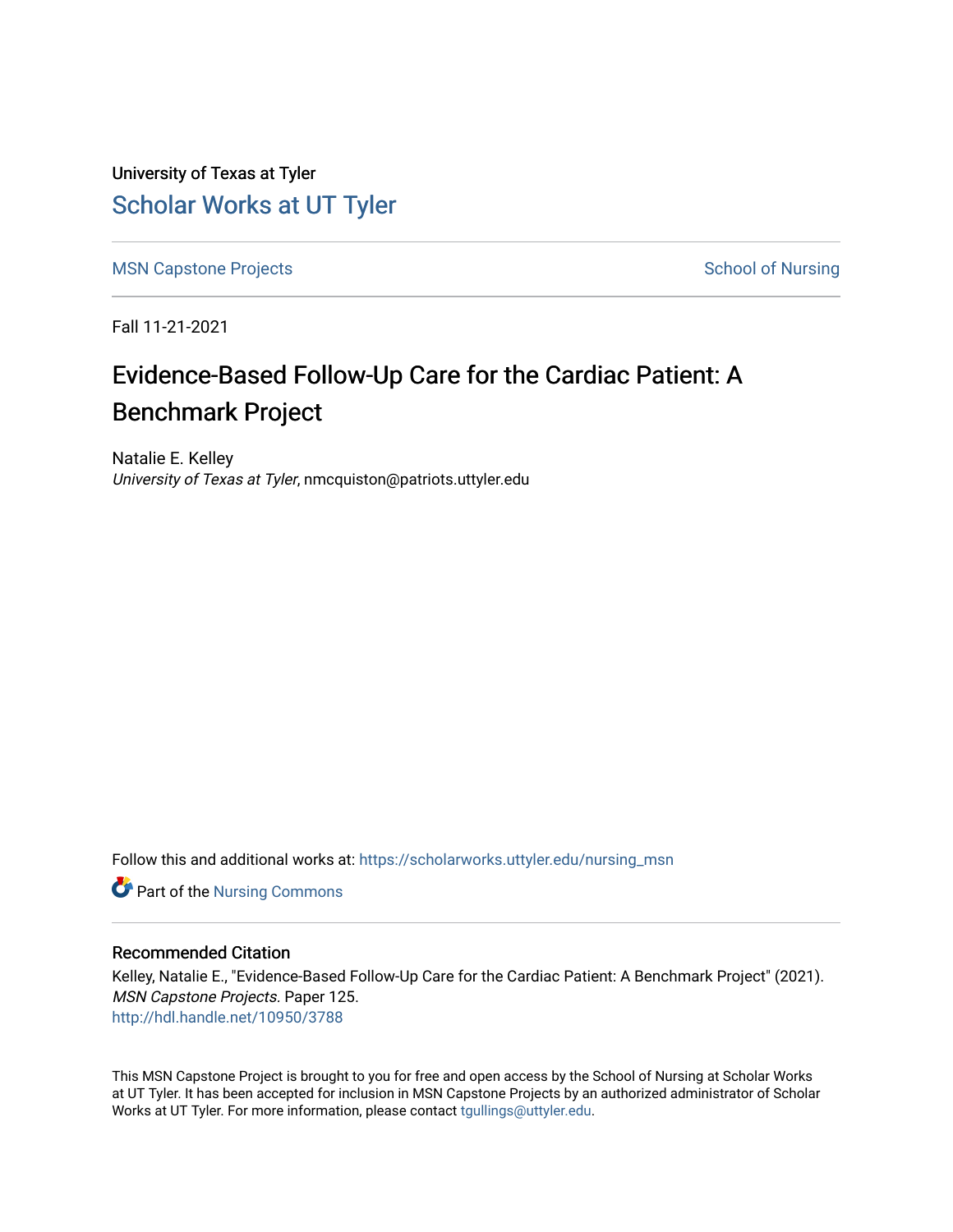## **Evidence-Based Follow-Up Care for the Cardiac Patient: A Benchmark Project**

A Paper Submitted in Partial Fulfillment of the Requirements

For NURS 5382: Capstone

In the School of Nursing

The University of Texas at Tyler

by

Natalie E. Kelley, BSN, RN, CCRN

December 5, 2021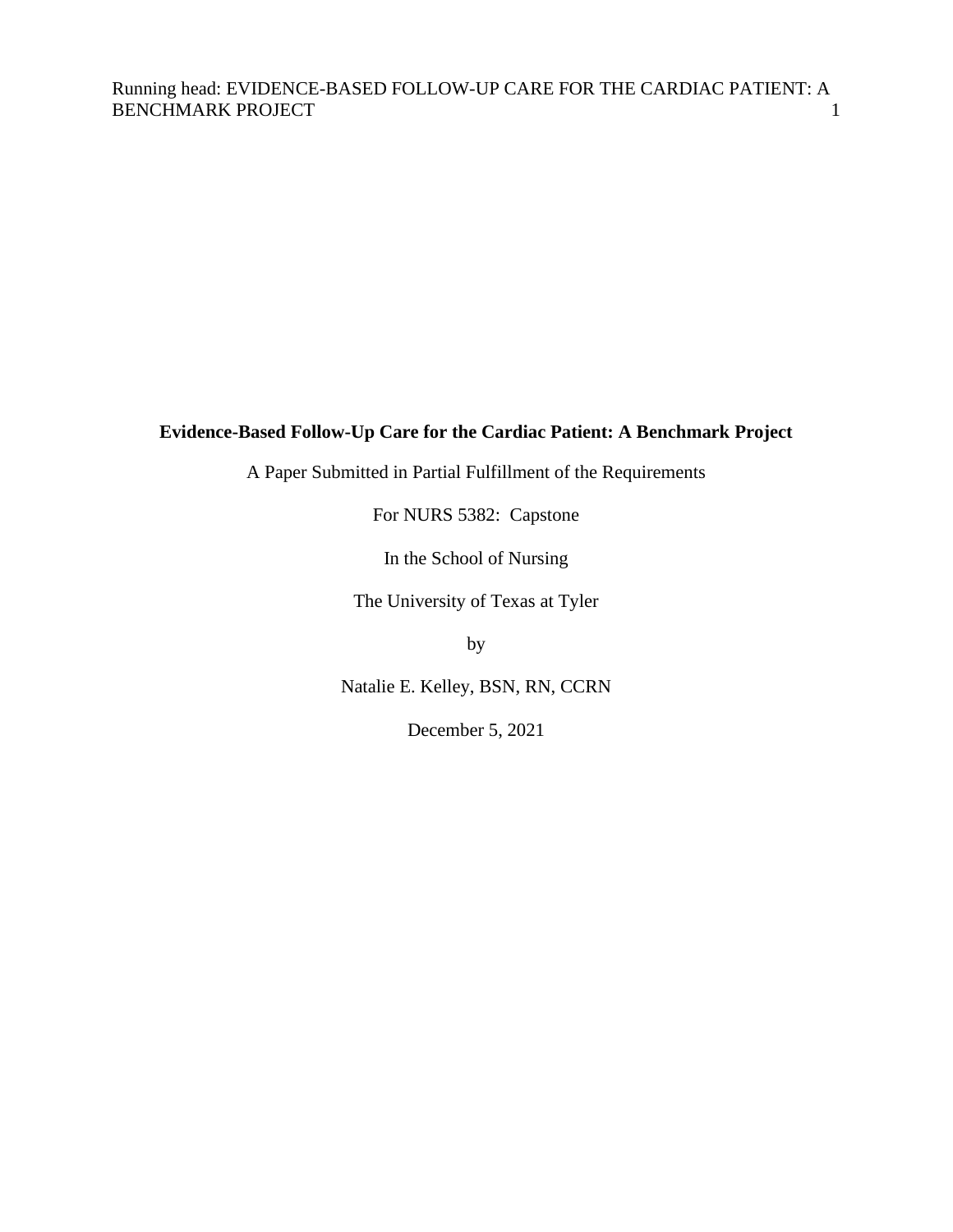## **Contents**

Acknowledgments

Executive Summary

## **Implementation and Benchmark Project**

- 1. Rationale for the Project
- 2. Literature Synthesis
- 3. Project Stakeholders
- 4. Implementation Plan
- 5. Timetable/Flowchart
- 6. Data Collection Methods
- 7. Cost/Benefit Discussion
- 8. Discussion of Results

Conclusions/Recommendations

References

Appendix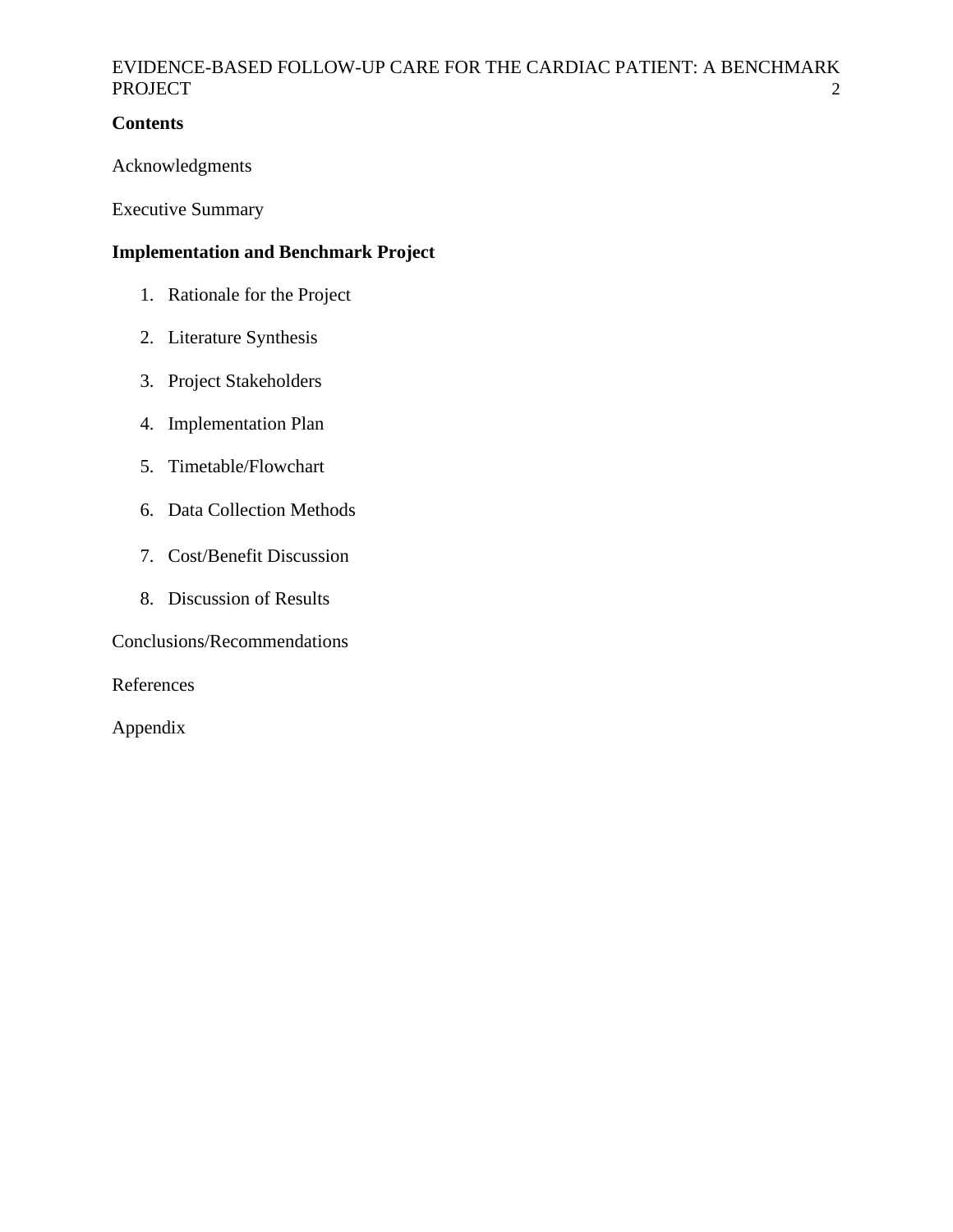### **Acknowledgments**

This master's degree would not be possible without the support, guidance, and encouragement of many people. I would like to acknowledge Dr. Danice Greer, Dr. Pamela Lake, Dr. Barbara McAlister, and Dr. Katherine Hensley, without whom I would not have completed my Master of Science in Nursing Administration. I would like to thank my parents and stepparents for their unconditional support and love. I express my sincere gratitude to my mother for being a role model and inspiring me to pursue an advanced degree. I am grateful to my best friend Tessa Thomas for providing insightful feedback, offering support, and consistently encouraging me each semester. I owe my deepest gratitude to my husband, Nick, whose unwavering love, kindness, patience, and grace provided me with the strength to complete this degree. Finally, I would like to thank my Lord and Savior, Jesus Christ, in whom all things are possible.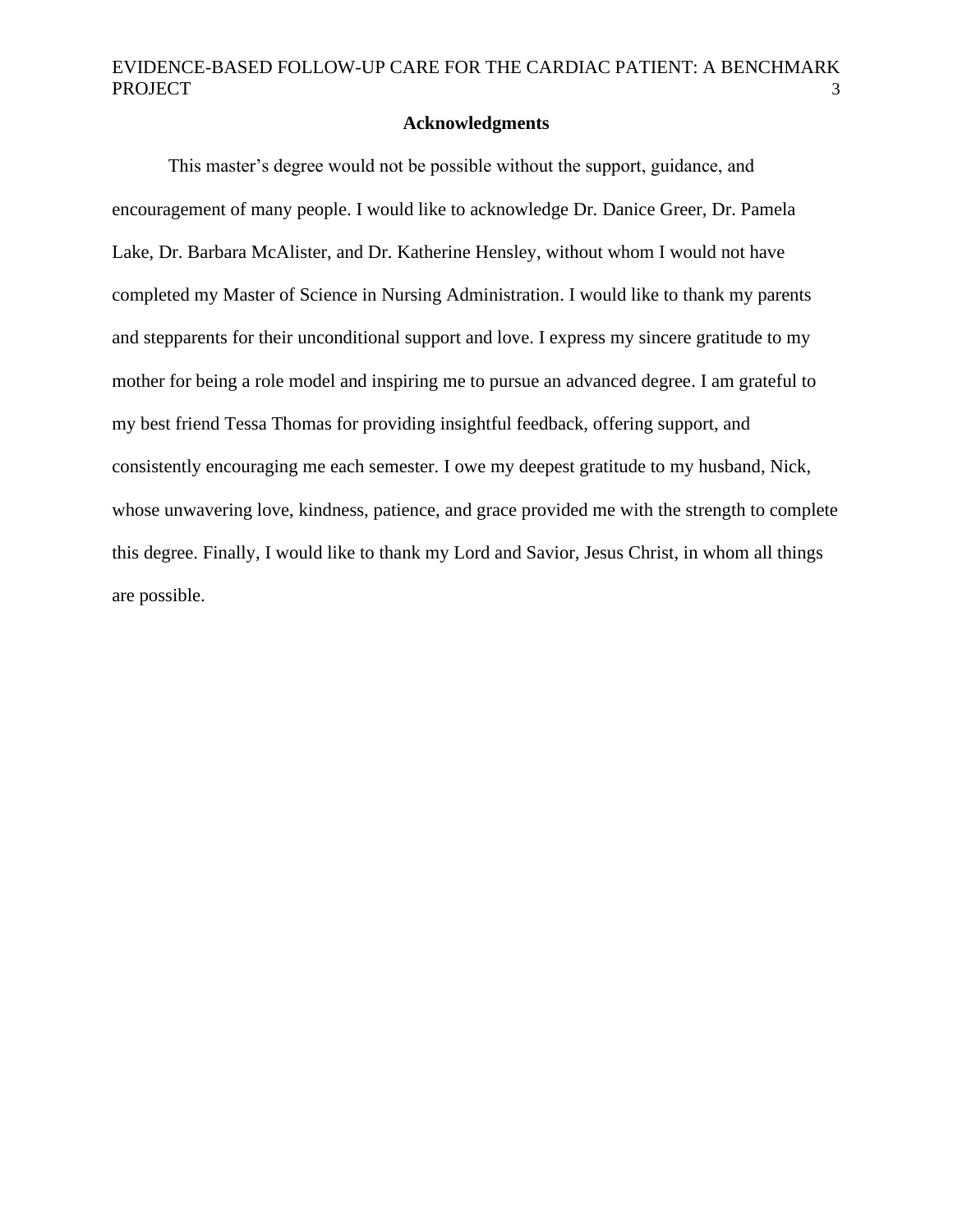### **Executive Summary**

Since the implementation of the Affordable Care Act (ACA) in 2012 and the Hospital Readmission Reduction Program (HRRP), hospitals and organizations have been encouraged to improve care coordination to reduce the number of avoidable readmissions (CMS, 2020). Three of the six publicly reported condition or procedure-specific 30-day risk-standardized unplanned readmission measures in the HRRP are cardiac-related: heart failure, acute myocardial infarction, and coronary artery bypass grafting (CMS, 2020). Although guidelines call for structured followup in patients with cardiac diagnoses after a hospital admission, just over half of admitted patients are being scheduled for follow-up (Goyal et al., 2016; Heidenreich et al., 2020). The proposed change in clinical practice involves standardization of follow-up care among adult cardiac patients through proactive scheduling of follow-up appointments. Studies identified demonstrate improved outcomes related to hospital readmissions, patient satisfaction, patientrated quality of life, and mortality as a result of the implementation of standardized follow-up. Analyzing the relationships between EBP knowledge and patient outcomes is essential to the successful delivery of care. The rationale for this project is supported by a significant body of evidence. The body of evidence discovered through the systematic search and synthesis supports the recommendation for standardized follow-up care for cardiac patients. Overall, hospital readmissions threaten the health and quality of life of patients with chronic diseases (McHugh  $\&$ Ma, 2013). Moreover, unnecessary hospital admissions drive costs for the organization while increasing the risk of mortality. There is an opportunity to eliminate variations in discharge practices and improve patient outcomes through standardization of follow-up care for all cardiac patients (Goyal et al., 2016). All care providers in the organization should be unified in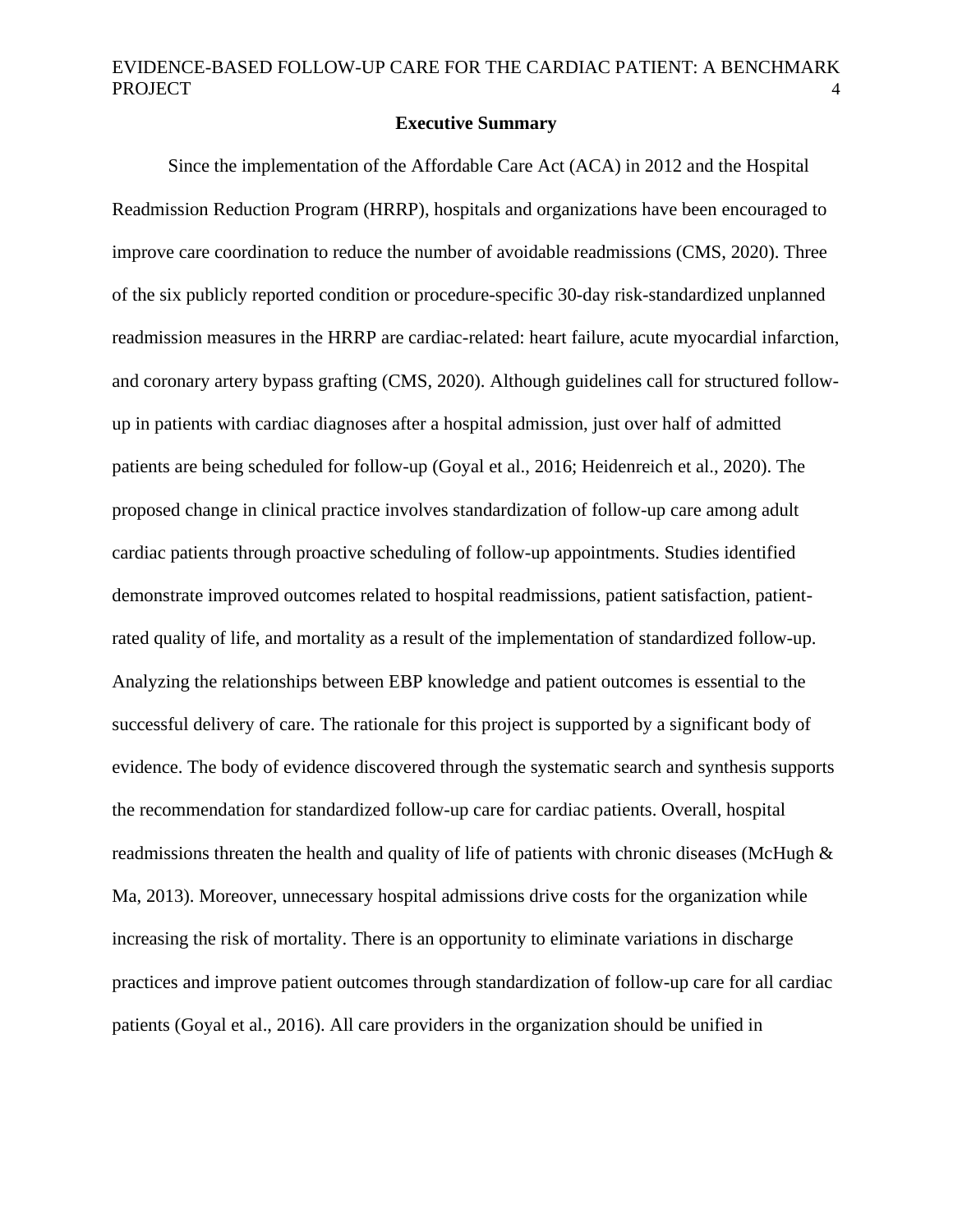prescribing follow-up care based on the individual needs of the patients and the corresponding

primary diagnoses.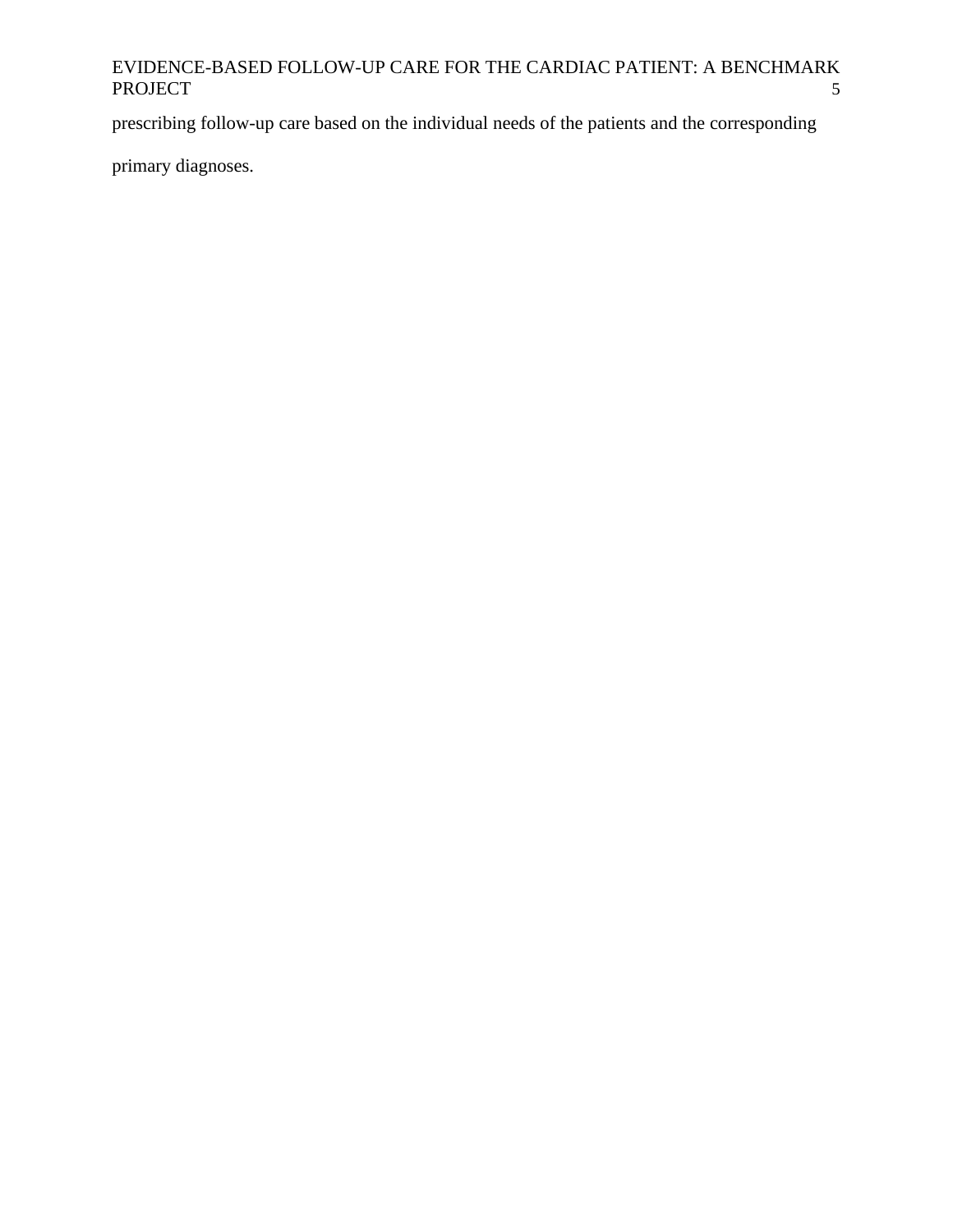## **Evidence-Based Follow-Up Care for the Cardiac Patient: A Benchmark Project**

Ensuring patients have an effective, streamlined discharge process that facilitates transitional care is essential to providing comprehensive, evidence-based care. The clinical topic of interest is cardiac patients who are being discharged home following a hospital admission, and how follow-up patterns impact the rate of avoidable readmissions. The intervention PICOT question asked, "In adult cardiac patients being discharged home from the hospital (with diagnoses including heart failure, AMI/percutaneous coronary intervention, and cardiothoracic surgery) (P), how does arranging outpatient follow-up appointments (I) compared to no structured follow up(C) affect the rate of avoidable readmissions (O) within 30 days of discharge (T)?" The topic of interest comes from personal experiences involving cardiology and cardiothoracic surgery nursing backgrounds, as well as a strong desire to deliver comprehensive care for patients. The purpose of this benchmark project is to deliver an extensive report of the change project to improve the follow-up care of adult cardiac patients.

#### **Rationale for the Project**

The benchmark of the proposed change project will promote comprehensive care for cardiac patients following discharge. Providing comprehensive discharge planning with appropriate follow-up coordination can make the difference between optimal and poor patient outcomes (Goyal et al., 2016; McHugh & Ma, 2013). The lack of a streamlined follow-up process can result in unexpected and potentially avoidable hospital readmissions, leading to poor patient outcomes, increased costs, and financial burdens (Berg et al., 2013; Coppa et al., 2021; Lee et al., 2016). Consequently, the vicious cycle of readmissions negatively affects patient quality of life.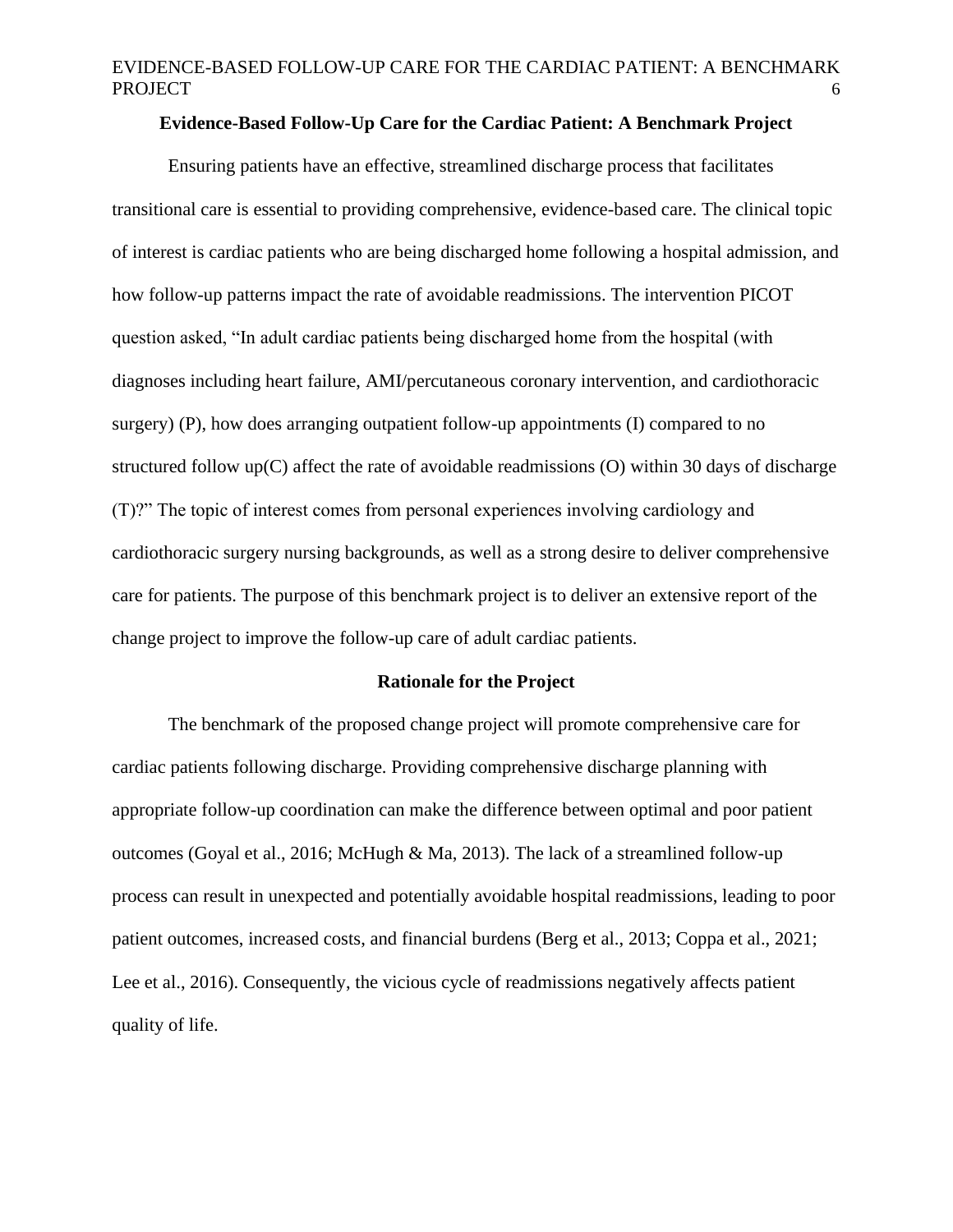Implementation of this project will promote comprehensive care for cardiac patients following discharge. Additional rationale for change comes from consideration for the ethical principles of respect for autonomy, beneficence, and nonmaleficence. Including the patients' preferences and upholding the ethical principle of respect for autonomy is critical in ensuring the delivery of patient-centered care. A better understanding of what patients are feeling and thinking, as well as how a cardiac-related hospitalization impacts their personal lives and norms after going back home, is essential in integrating EBP (Berg et al., 2013; O'Mathuna., 2019). Ensuring proper follow-up promotes the health and well-being of all patients. Furthermore, standardized follow-up care can proactively address any issues patients might have during the recovery and transitional period. Upholding the ethical standards of beneficence and nonmaleficence is also demonstrated through a collaborative effort between all stakeholders and members of the health care team (O'Mathuna, 2019). While the original implementation was converted to a benchmark project, the aim of this initiative remains the same: to eliminate variations in follow-up appointments and promote comprehensive, quality care and increased patient satisfaction.

#### **Literature Synthesis**

The evidence related to adult cardiac patients being discharged home following an inpatient hospitalization is generated from rigorous research and contributes to the goals of decreasing the number of avoidable readmissions. Of the twelve studies identified, the research design consists of two systematic reviews, two randomized control trials, five case-control or cohort studies, two descriptive studies, and one evidence-based guideline. To assess the effectiveness of standardized follow-up care for cardiac patients, the following data were considered in each study: readmission rates, patient satisfaction, patient-rated quality of life, and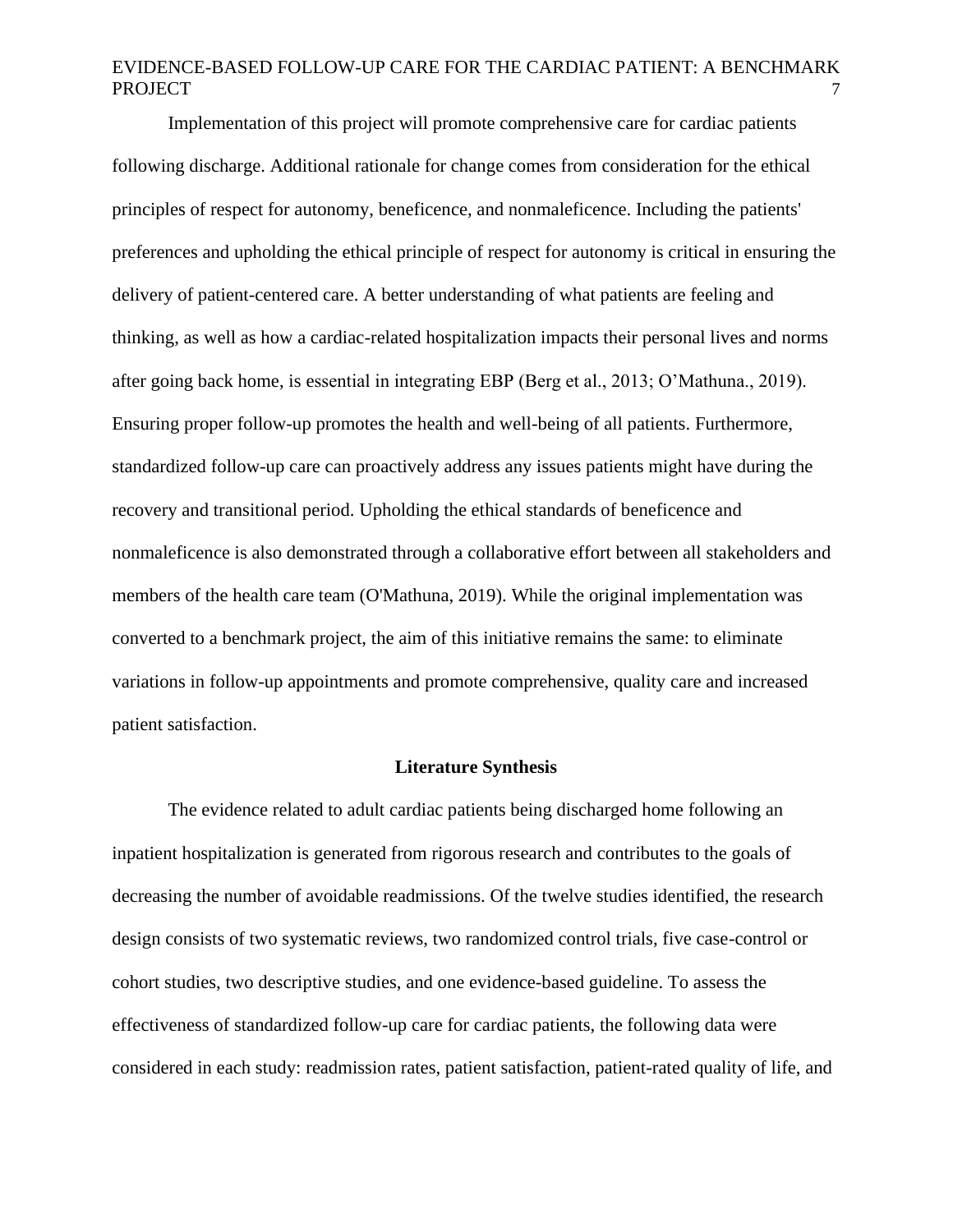mortality. Among the selected studies, the highest frequency of measured clinical outcomes was readmission rates. Nine quantitative studies demonstrated a decrease in avoidable readmission rates (Baker et al., 2015; Borregaard et al., 2019; Cajanding, 2017; Coppa et al., 2021; Heidenreich et al., 2020; Lee et al., 2016; Lee et al., 2020; Shah et al., 2018; Zhu et al., 2015). A multidisciplinary, peer-reviewed clinical practice guideline echoes these findings by suggesting that early, structured follow-up care could reduce avoidable readmissions (Heidenreich et al., 2020).

Decreased mortality was reported in two prospective cohort studies, a randomized control trial, and two systematic reviews (Borregaard et al., 2019; Cajanding, 2017; Driscoll et al., 2020; Shah et al., 2018; Zhu et al., 2015). Patients' experiences were explored in a qualitative study completed by Berg et al. (2013), as well as a systematic review completed by Shah et al. (2018). Both studies discuss the need for a strong foundation for patient-centered care, further supporting the need for recognition of both physical and mental needs throughout the transitional care period (Berg et al., 2013; Shah et al., 2018). Additionally, increased patient satisfaction was demonstrated in two studies as a result of standardized follow-up care (Cajanding, 2017; Zhu et. al, 2015). The results promote discernment of how patients are impacted in the transitional period following hospitalization.

While the body of evidence provided a variety of follow-up and transitional care interventions, a key takeaway from the studies was the importance of standardization. Implications for practice supported by the body of evidence include standardizing discharge planning and follow-up care to decrease avoidable readmissions, which will improve patient outcomes, satisfaction, and quality of life (Baker et al., 2015; Berg et al., 2013; Borregaard et al., 2019; Cajanding, 2017; Coppa et al., 2021; Driscoll et al., 2021; Goyal et al., 2016; Heidenreich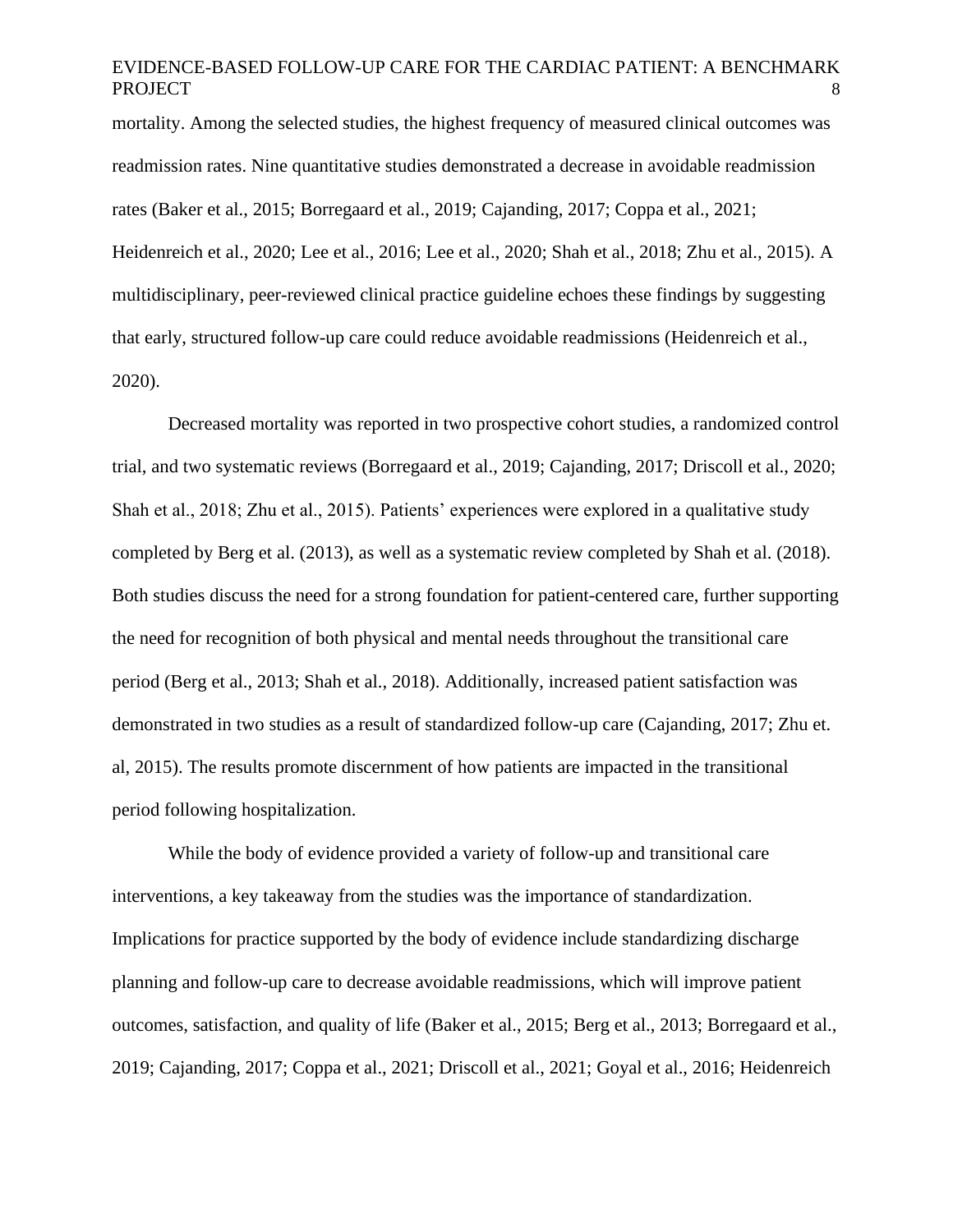et al., 2020; Lee et al., 2016; Lee et al., 2020; Shah et al., 2018; Zhu et al., 2015). Moreover, the body of evidence suggests that follow-up care designed to proactively address any issues patients might have following discharge leads to improved outcomes. Ensuring patients have an effective, streamlined discharge process that facilitates transitional care is essential to providing comprehensive, evidence-based care (Baker et al., 2015; Berg et al., 2013; Borregaard et al., 2019; Cajanding, 2017; Coppa et al., 2021; Driscoll et al., 2021; Goyal et al., 2016; Heidenreich et al., 2020; Lee et al., 2016; Lee et al., 2020; Shah et al., 2018; Zhu et al., 2015). Limitations across the identified literature include differing quality appraisals and methodologies with a variance in sample sizes. The findings synthesized from the literature are supportive of the implementation of standardized discharge practices for adult cardiac patients. (Appendix A).

### **Project Stakeholders**

Clinical expertise is another contributing component to evidence-based decision-making in my practice setting. Patient-centered care requires stakeholders and clinicians who are willing to constantly grow and apply their knowledge to positively impact patients (Fineout-Overholt et al., 2019). Furthermore, the thought processes of stakeholders and clinicians influence how they practice, and the roles of clinicians are critical in preventing readmissions (Berg et al., 2013; Fineout-Overholt et al., 2019). Stakeholders and inter-professional collaborators for the proposed change project include both hospital and clinic-based administrators, cardiac physicians and advanced practice clinicians, directors of cardiac inpatient units, hospital quality department, and engaged clinic and inpatient cardiac nurses. Each of these stakeholders has specific skills that are integral to the success of the proposed EBP project. Administrators will be able to support and champion the project, as well as manage any business-related components to the project. Physicians, advanced practice clinicians, and clinical directors will be the leaders of clinical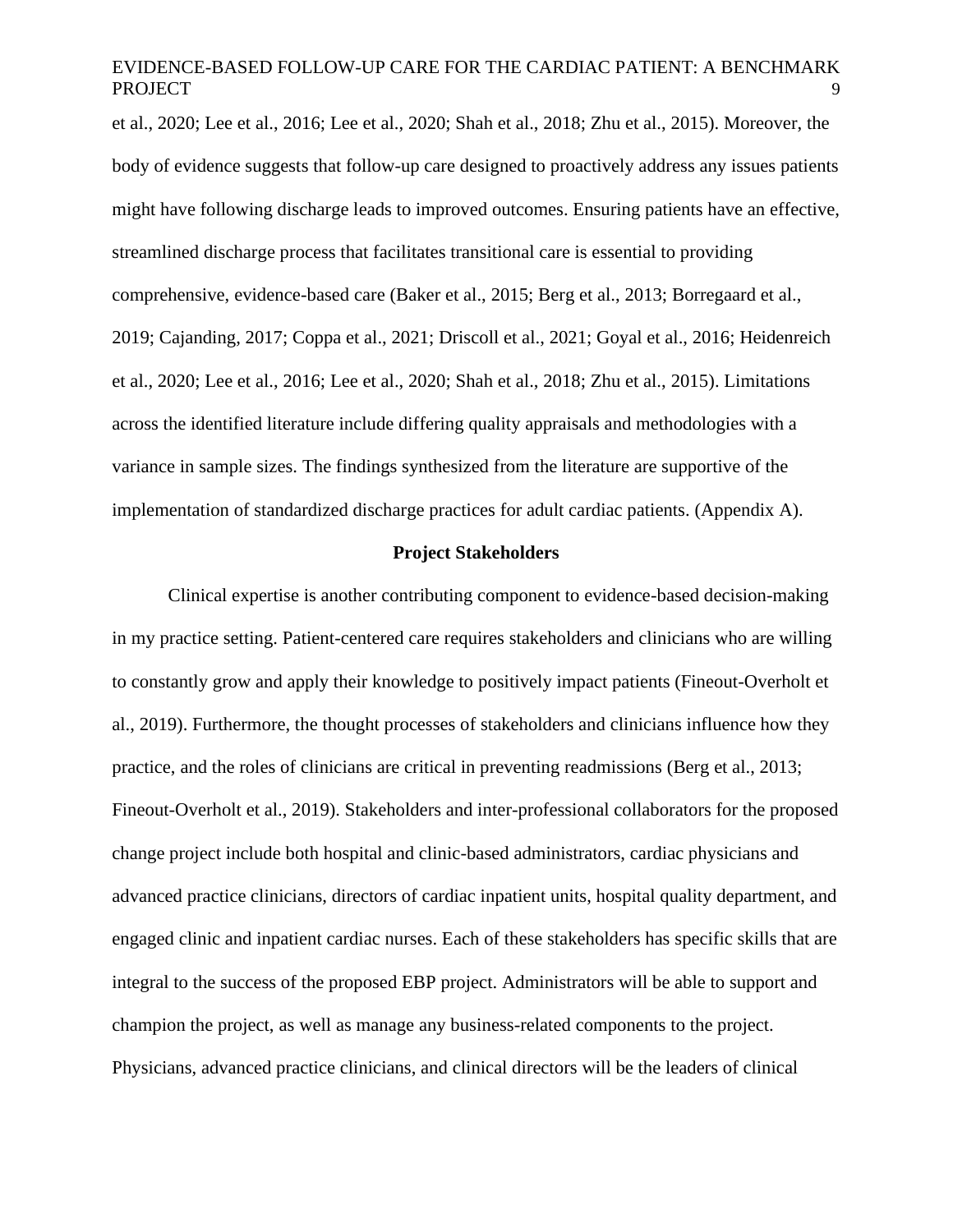change and ensure the culture of change is positively impacted. Engaging the organization's quality department will provide the group with the current status of the clinical outcomes and serve as a direct link to incorporating the proposed change into current policies or assisting with the development of new policies and pathways. Finally, active participation of nursing staff will be able to identify and speak to variations in clinical practice and promote staff engagement. Permission and buy-in from physicians, advanced practice clinicians, and clinical directors are necessary, as this group will be the leaders of clinical change and ensure the culture of change is positively impacted.

### **Implementation Plan**

Implementation of an EBP change project involving a standardized discharge process for cardiac patients being discharged home from the hospital is supported by patient preferences, clinical expertise, and the substantial body of evidence. This knowledge must be translated efficiently into clinical practice to improve the quality of patient care (Rodgers et al., 2019). Although this plan could not be directly implemented in the practice setting, a step-by-step plan will be outlined regarding implementation.

The first step involves a current data review on admissions and planning meetings with stakeholders (Fineout-Overholt et al., 2019). The data review and planning meeting would begin with a small group of leaders, including nursing administration and the lead physicians from cardiology and cardiothoracic surgery. The small group will review the current data related to 30-day readmission rates of adult cardiac patients being discharged home from the hospital. The goal of this review is to identify common reasons for readmission and opportunities to improve current practice, including standardization of the follow-up and transitional care. The planning and data review will prepare the group for the second step: presentation of the project and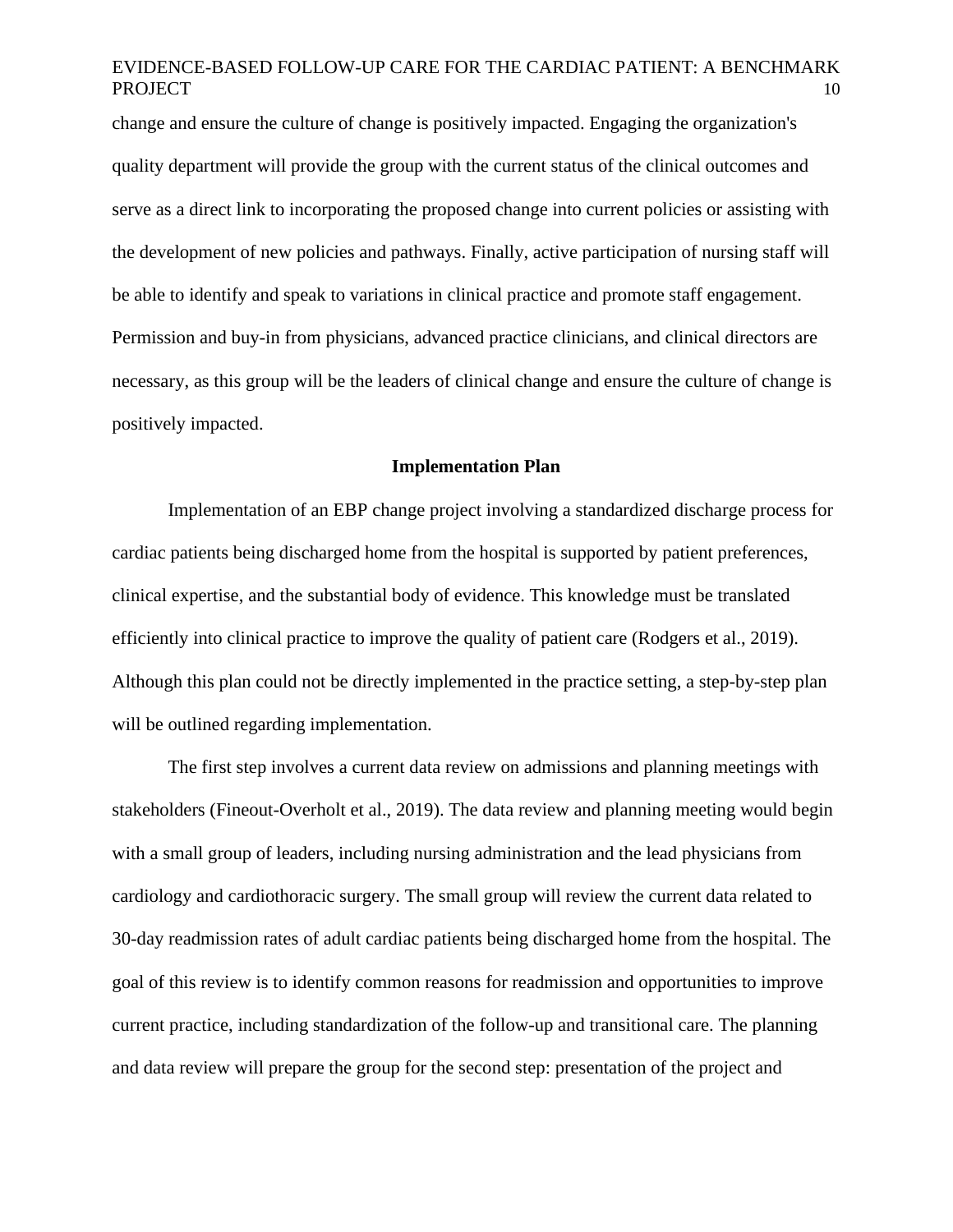seeking approval from stakeholders. The involvement of stakeholders in developing change is critical to the overall success of the project (Fineout-Overholt et al., 2019). Stakeholders and inter-professional collaborators for the proposed change project include both hospital and clinicbased administrators, cardiac physicians and advanced practice clinicians, directors of cardiac inpatient units, hospital quality department, and engaged clinic and inpatient cardiac nurses. Permission and buy-in from physicians, advanced practice clinicians, and clinical directors are necessary, as this group will be the leaders of clinical change and ensure the culture of change is positively impacted (Fineout-Overholt et al., 2019).

The third step involves collaborating with information technology (IT) and electronic health record (EHR) analysts to update current discharge pathways and order sets for cardiac patients. Important considerations include a seamless workflow for care providers and standardized order sets to include proactive scheduling of follow-up appointments (Lee et al., 2016). Resources needed include information technology expertise to integrate the change project into the patients' EHR. IT will create an auto-populated note, called a smart-phrase, that includes components of the discharge process, called ".DCHEART". The note will be incorporated into the discharge process and clinical pathway by typing the smart phrase and ensuring the components are completed. These components include discharge instructions, scheduled appointments, education on incentive spirometry, completed care plan, outpatient cardiac rehabilitation information, and medication education. (See Instrument).

The fourth step involves educating clinical leaders and care providers of the change in practice. Education will take place with inpatient and outpatient nurses, as well as scheduling personnel, on the new follow-up structure and use of ".DCHEART". The fifth step is a "Go Live" with the new discharge follow-up appointment in the care environment. The "Go Live" is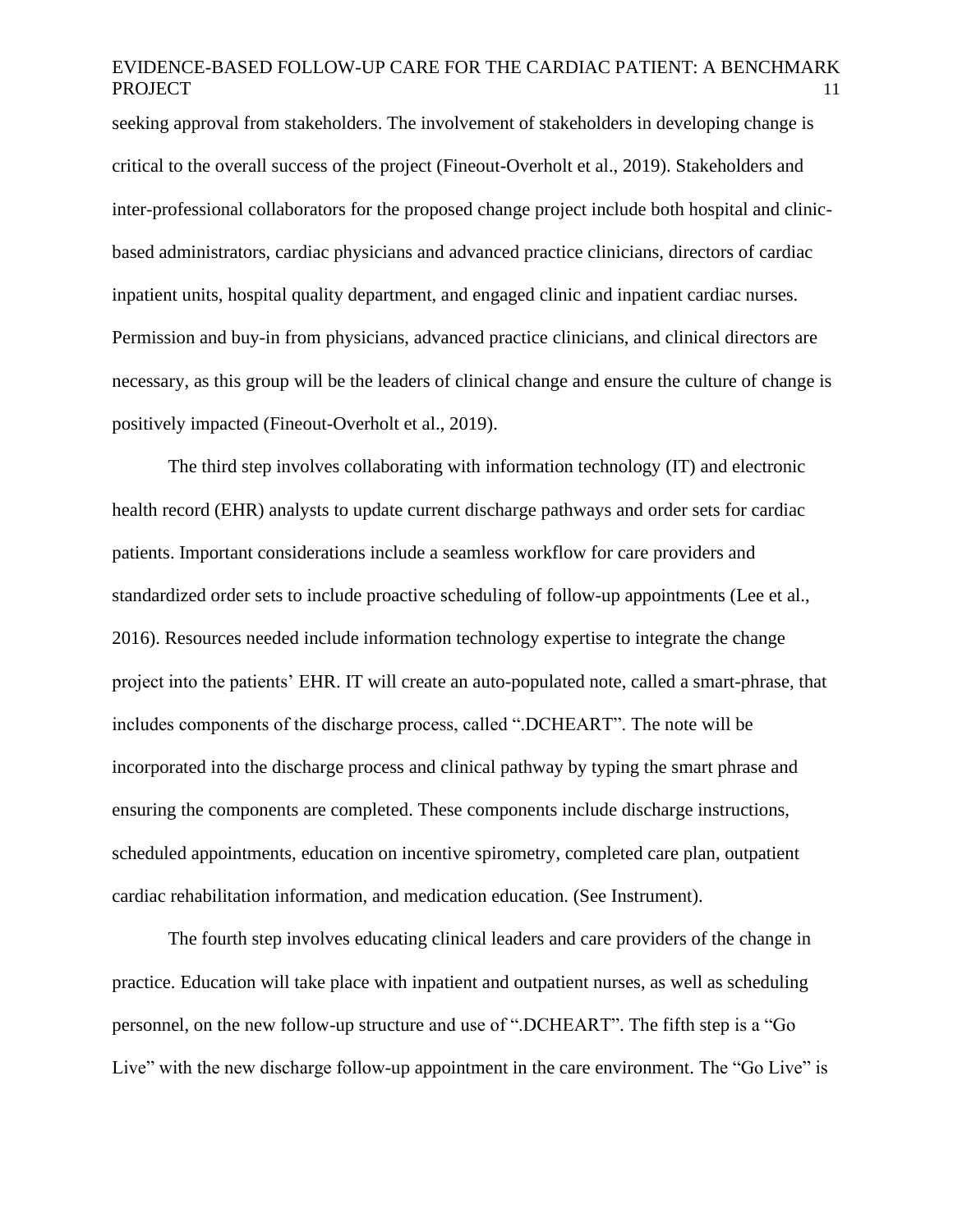defined as the time the order sets, clinical pathway, and ".DCHEART" smart-phrase will be active in the live patient care environment and EHR. Continued education and support from clinical leaders will ensure the new process is supported and sustained (Fineout-Overholt et al., 2019; Lee et al., 2016). The sixth step is to gather new and current objective and subjective data on the change process. Objective data includes 30-day readmission rates and chart review to ensure ".DCHEART" is being utilized, while subjective data will be assessed through feedback from bedside team members.

The final step is to review the current readmission data and feedback on the change process and conclude the project by disseminating the results to the stakeholders. This readmission data will be continually reviewed every quarter, consistent with national metric reporting within the organization. Emphasis on continuous quality improvement and sustained practice change will be included.

#### **Timetable/Flowchart**

The project will be implemented with consideration of patient preference and clinical expertise. The ideal timeline for implementation of the project was originally scheduled to take place over twelve weeks starting August 2021 through December 2021; however, due to the overwhelming effects of COVID-19, the project was placed on hold. Major phases for project implementation with corresponding dates are included in the table below. The steps outlined in the timetable and flowchart correspond with each step in the implementation plan (Appendix B).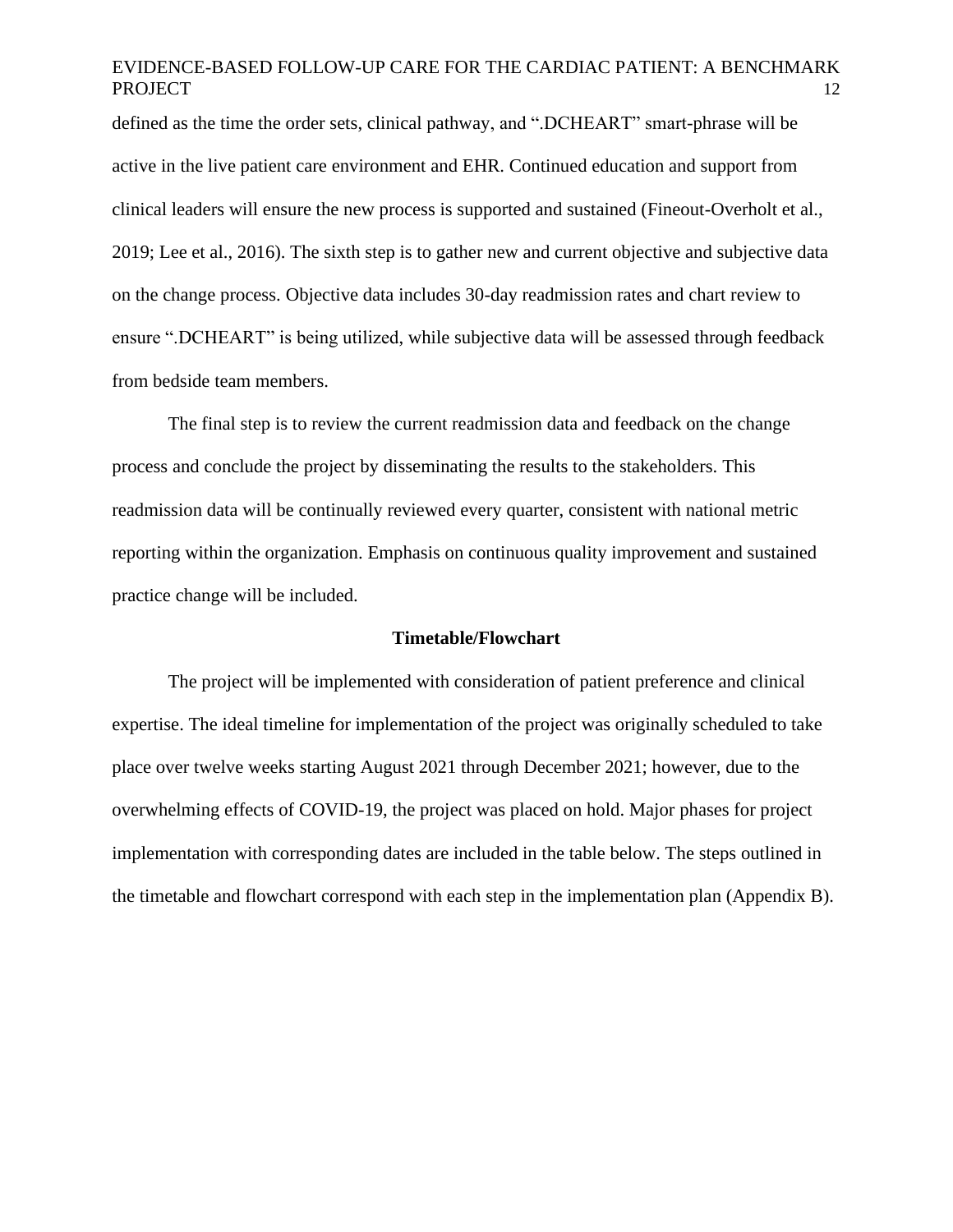| Week $1-2$       | Current Data Review & Planning with Administration                                                              |
|------------------|-----------------------------------------------------------------------------------------------------------------|
| Week 3           | Presentation and Approval from Stakeholders                                                                     |
| Week 4-6         | Integration with EHR, Education with clinical leaders and bedside<br>RNs, creation of (.DCHEART) discharge note |
| Week 6           | Provide education to clinical leaders and care providers                                                        |
| <b>Week 7-10</b> | Go Live with Appointment at discharge (.DCHEART)                                                                |
| Week 11          | Gather new, current 30-day readmission data and subjective<br>feedback from care providers                      |
| Week 12          | Disseminate Results to Stakeholders and advocate for sustained<br>change in practice.                           |

*Heart Hospital Follow-Up Change Project Timetable*

### **Data Collection Methods**

The goal of the evaluation is to determine the effect of standardized follow-up care for adult cardiac patients being discharged from the hospital on 30-day readmission rates. An overview of steps to thoroughly evaluate the evidence-based project includes the collection of readmission data in a standardized fashion, interdisciplinary evaluation of objective data, evaluation of subjective data, and reporting outcomes to key stakeholders (Alexandrov et al., 2019). Evaluation starts with the collection of data. Specific data being collected includes 30-day readmission data for adult cardiac patients being discharged home from the hospital. Internal reports will be generated to capture data on readmissions. Feedback on the change process will be collected through an electronic survey distributed to care providers (Alexandrov et al., 2019).

Outcomes will be measured objectively through quality data reporting related to hospital readmission encounters. Specific objective information being evaluated includes 30-day readmission rates for patients being discharged home from the hospital. The diagnoses of interest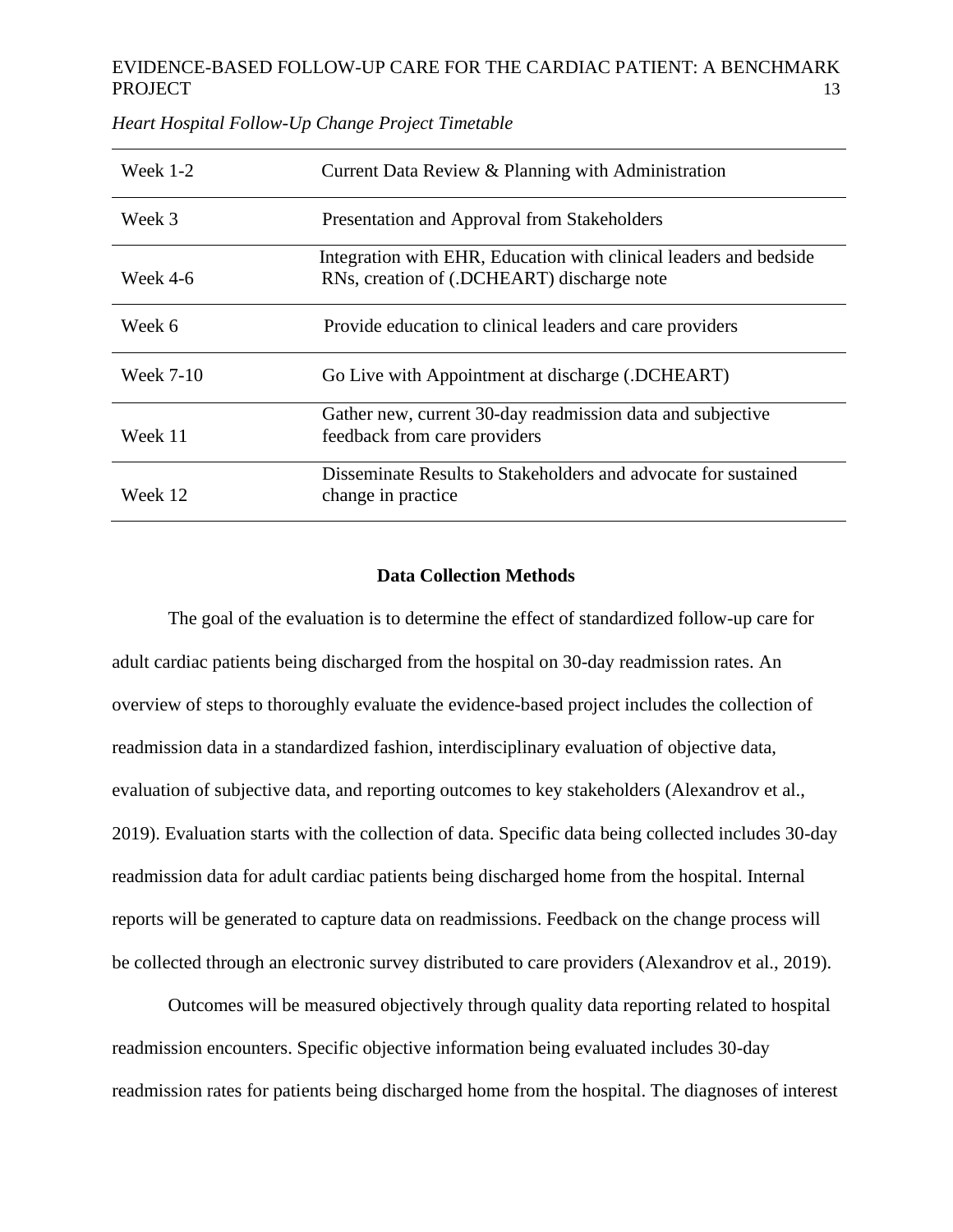include heart failure, AMI/percutaneous coronary intervention, and cardiothoracic surgery. Readmission data is captured in the quality department through national registry data, as well as the finance department through Center for Medicare and Medicaid Services (CMS) claims data (Alexandrov et al., 2019). Subjective data will be assessed through feedback from bedside team members in the form of an electronic survey (Appendix D). A link will be provided to clinical leaders to provide to bedside nurses and clinicians involved in the delivery of care. Active participation of nursing staff will be able to identify and speak to variations in the clinical practice change process. Furthermore, the survey will promote staff engagement to sustain the change project (Yoo et al., 2019).

Presenting the results of the evaluation will allow for stakeholders to understand the results achieved and validate the meaning for clinical practice (Alexandrov et al., 2019; Wood et al., 2019). Objective data regarding readmissions will be presented using a run chart with monthly intervals on the x-axis, and readmission rates displayed on the y-axis (Alexandrov et al., 2019). Subjective data will be presented as a bar graph with percentages of each response. Emphasis on continuous quality improvement and sustained practice change will be included. Although this project was not implemented, an indication that the implementation will be successful is through the results of a lowered avoidable readmission rate among adult cardiac patients.

#### **Cost/Benefit Discussion**

CMS (2020) incentivizes hospitals to improve communication and care coordination efforts to better engage patients and caregivers on post-discharge planning. Financial penalties are given to hospitals that have higher-than-expected rates of readmission among patients with certain diagnoses. According to Urbich et al. (2020), the median cost of a heart failure hospital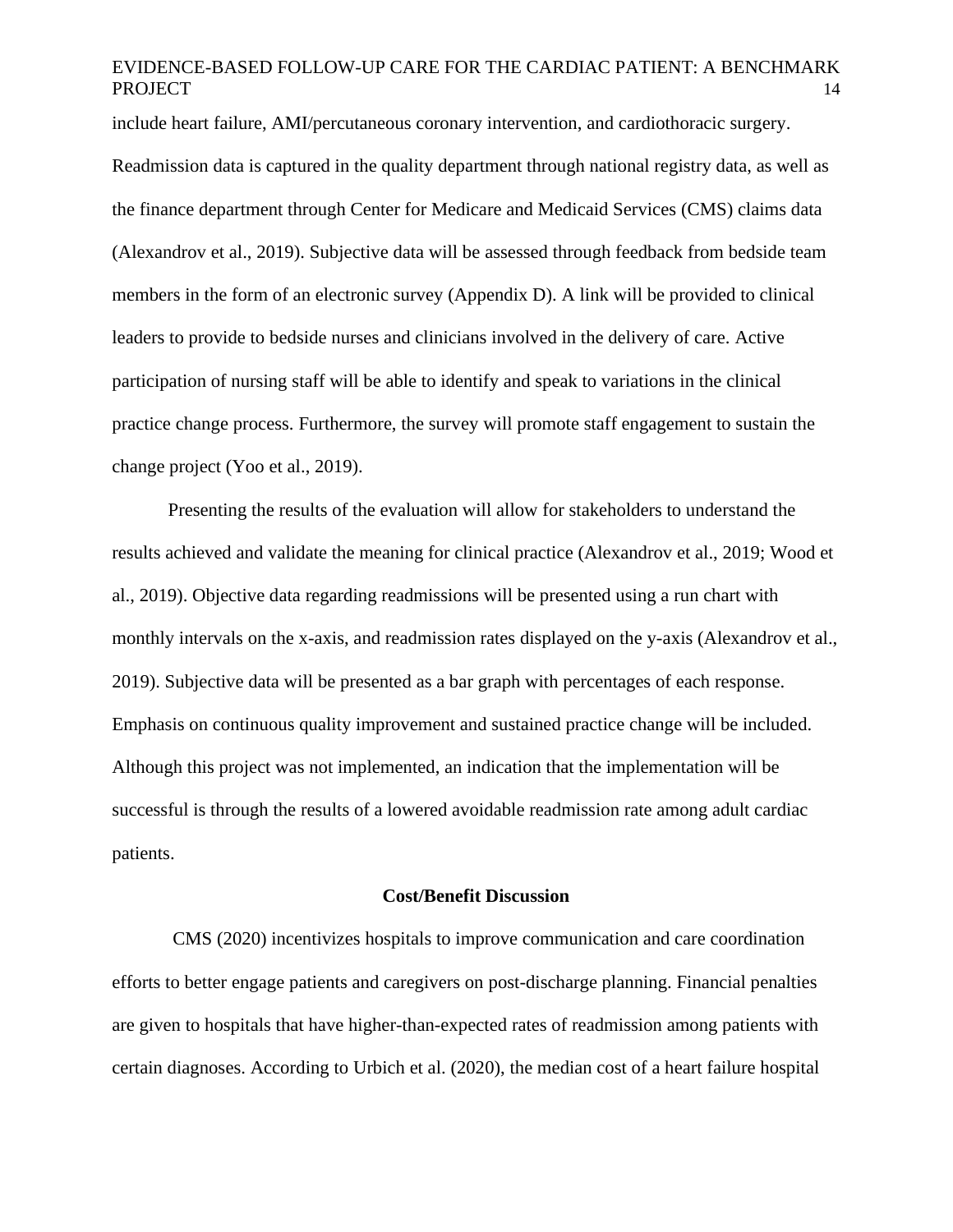readmission is over \$13,000 per patient and slightly higher for patients with additional comorbidities. There are negative economic implications from excessive, avoidable readmissions, including financial burden and decrease of patients' quality of life. Justification of the time and resources to support this benchmark project is patient well-being and quality of life, financial benefit, and the community's opinion of the organization regarding the quality of care.

The cost of the project is an estimated \$3500 to compensate IT during the integration phase, as well as compensation for educational training time for all clinical team members participating in the discharge process. The investment of resources to improve follow-up care and train staff appropriately will eliminate any potential variation in care. The promotion of comprehensive follow-up care is cost-effective and practical. Patients will benefit greatly from standardized discharge processes, while the organization will optimize financial performance.

#### **Discussion of Results**

Due to the overwhelming changes brought about by the recent COVID-19 pandemic, there is not an official evaluation from an implementation project, hence the benchmark study. However, there was positive feedback from the Vice President of Operations, nurse leaders and educators, and bedside nurses that in the future, this project can be successful. At the beginning of this semester, the support was overwhelming, and the teamwork of all healthcare professionals was evident. In the future, when staffing and acuity are reestablished in the organization, the project can resume, and a proper evaluation can be conducted. Although this implementation project had to be converted to a benchmark study, the leaders from the multidisciplinary team in the organization were encouraged by the innovative ideas and assured that this is a project worthy of implementation once appropriate.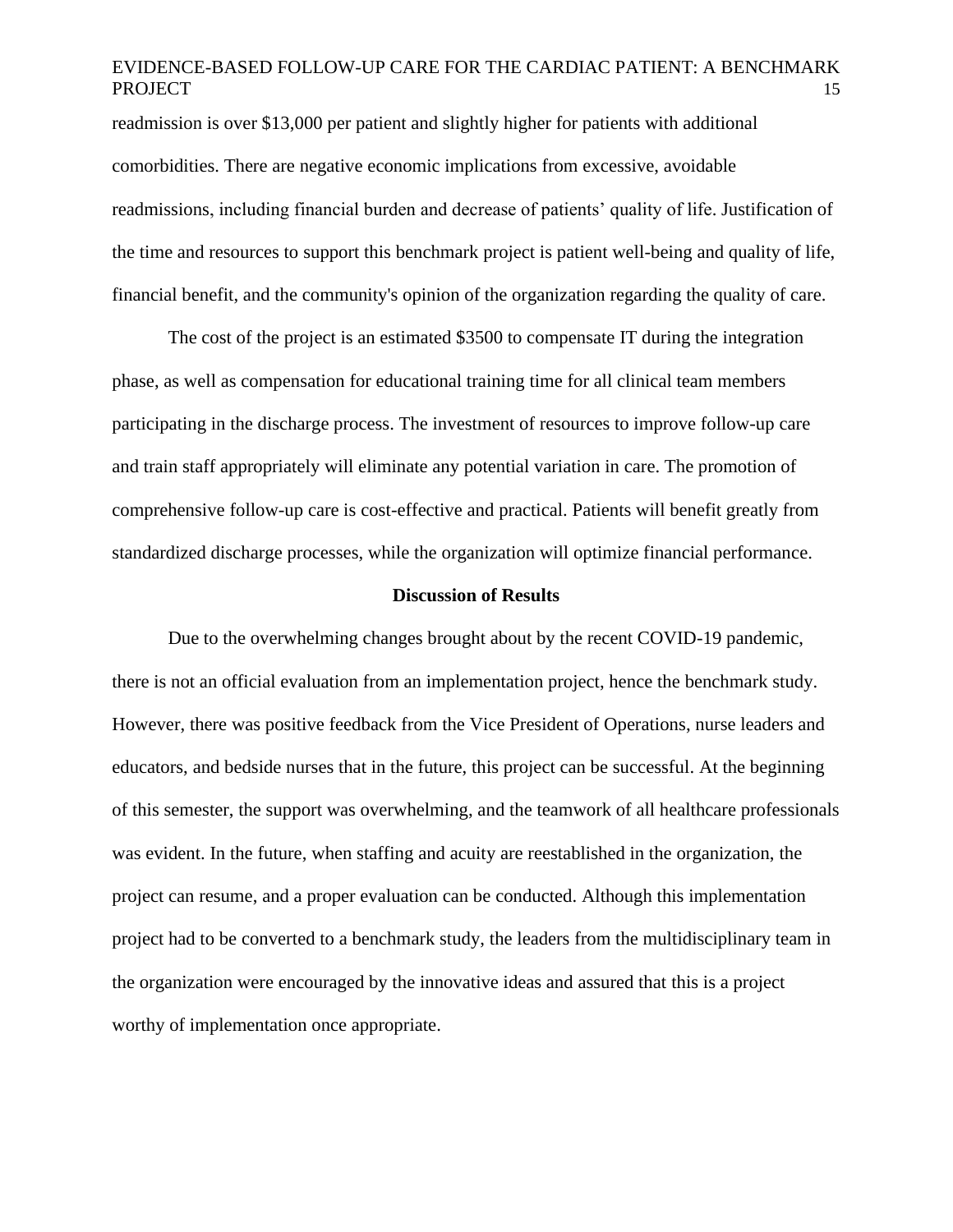According to Melynk and Fineout-Overholt (2019), important elements needed for successful organizational change include a vision, belief, and a well-formulated strategic plan. Leaders must communicate this shared vision to unify the team of individuals that will lead the change (Melynk & Fineout-Overholt, 2019). Moreover, implementation of change requires belief and confidence in the vision. Melynk and Fineout-Overholt (2019) discuss the need for emotional investment to generate belief and support in a plan. This foundation of confidence in the implementation of change will encourage team members through the change process and ensure the organization stays aligned with the vision. CHRISTUS Trinity Mother Frances Hospital has a strong foundation and a centralized vision, and these tools, along with appropriate timing, will help manage the change process. Leaders and stakeholders have confidence in this vision to "be a leader, a partner, and an advocate in the creation of innovative health and wellness solutions that improve the lives of individuals and communities" (CHRISTUS Health, 2021). A successful project would include decreased avoidable readmissions among adult cardiac patients, as well as complete integration of standardized follow-up care.

#### **Conclusions/Recommendations**

Recommendations include the future implementation of a standardized follow-up process for adult cardiac patients. The recommendation for implementation of an evidence-based practice change project involving a standardized discharge process for cardiac patients being discharged home from the hospital is supported by patient preferences, clinical expertise, and a substantial body of evidence. Avoidable hospital readmissions drive costs for the organization while increasing the patient's risk of mortality. Moreover, the body of evidence discovered through the systematic search and synthesis supports the recommendation for standardized follow-up care for adult cardiac patients. Standardizing discharge planning to decrease avoidable readmissions will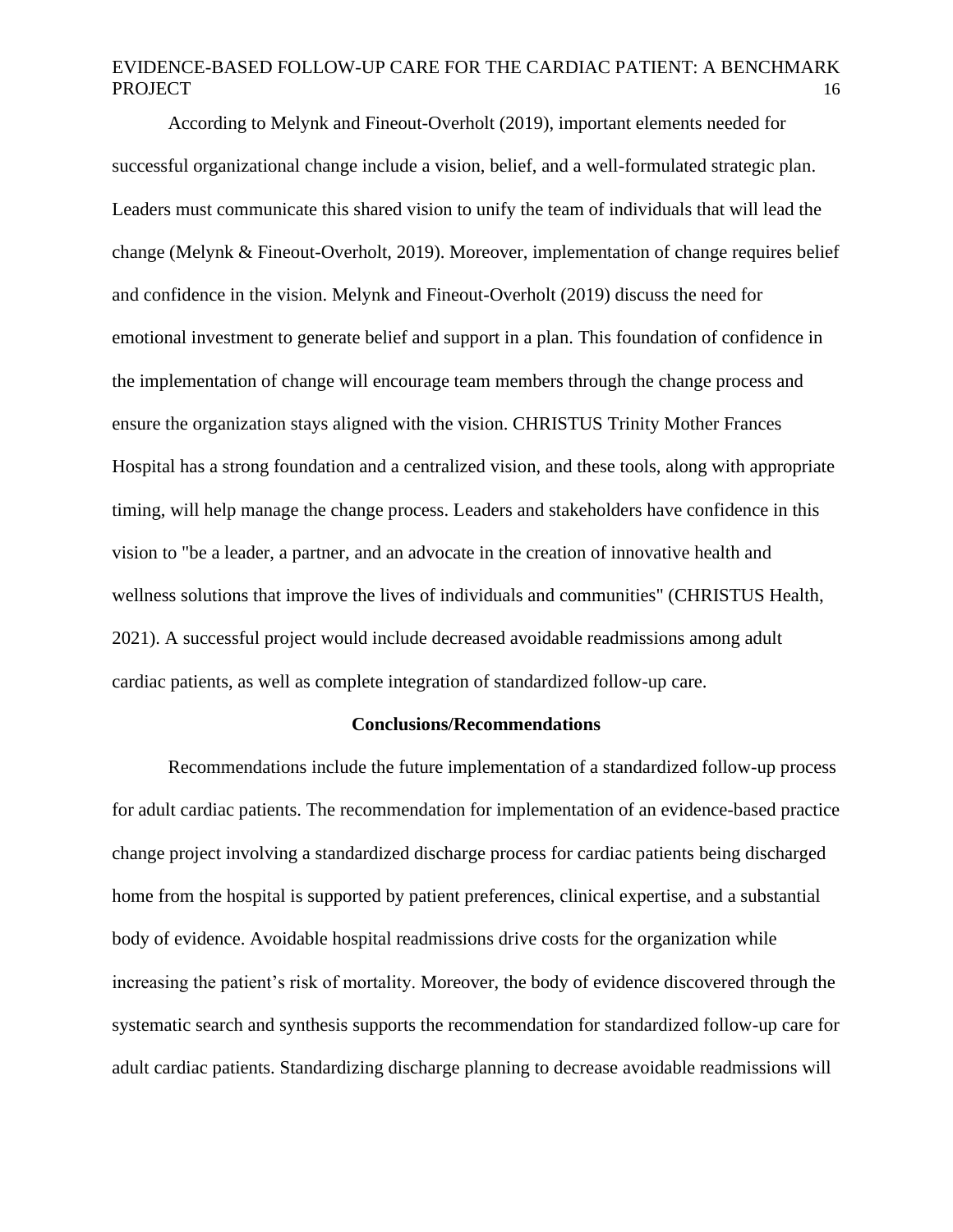improve patient outcomes, satisfaction, and quality of life. Demonstrating authentic leadership to foster collaboration in a multidisciplinary team setting during the planning, implementation, and evaluation phases of the project is essential to improving patient care delivery.

The next steps for the project include maintaining enthusiasm, as the ongoing support of EBP in an organization is key to sustainability. Fineout-Overholt and colleagues (2019) make a strong point in that if patient safety and optimal outcomes are valued in an organization, EBP will also be supported. Ongoing support of EBP in the organization is demonstrated and sustained through the continued engagement of nursing leadership, clinical educators, and most importantly, the front-line, bedside nurse.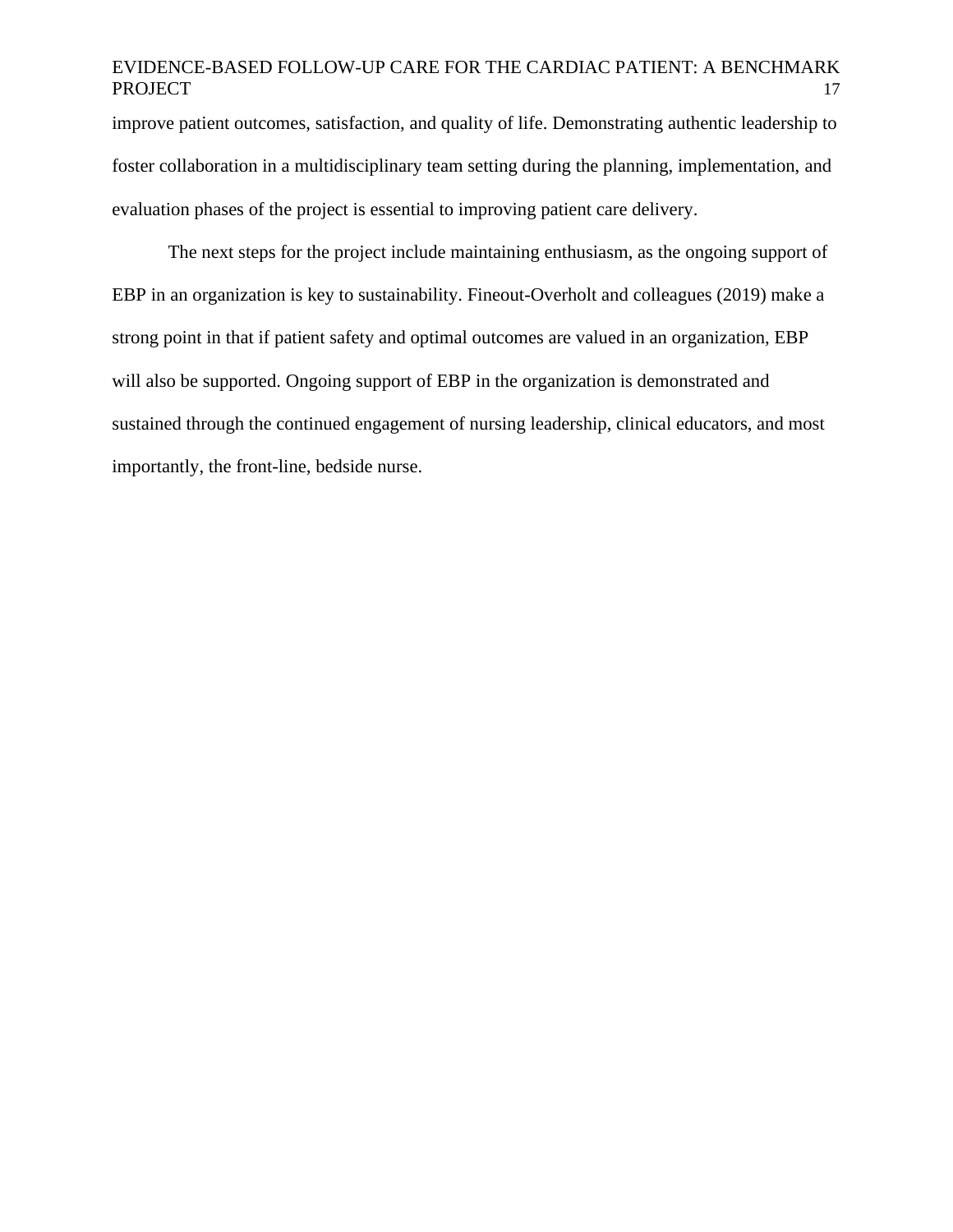References

- Alexandrov, A. W., Brewer, T. L., & Brewer, B. B. (2019). The role of outcomes and evidencebased quality improvement in enhancing and evaluating practice changes. In B. M. Melnyk & E. Fineout-Overholt (Eds.), *Evidence-based practice in nursing and healthcare: A guide to best practice* (4<sup>th</sup> edition). Wolters Kluwer.
- Baker, H., Oliver-McNeil, S., Deng, L., & Hummel, S. L. (2015). Regional hospital collaboration and outcomes in medicare heart failure patients: See you in 7. *JACC. Heart Failure*, *3*(10), 765–773. doi:10.1016/j.jchf.2015.06.007
- Berg, S. K., Zwisler, A., Pedersen, B,. D., Haase, K., & Siblitz, K. L. (2013). Patient experiences of recovery after heart valve replacement: Suffering weakness, struggling to resume normality. *BMC Nursing, 12,* 1-8.
- Borregaard, B., Dahl, J.S., Riber, L. P. S., Ekholm, O., Sibilitz, K. L., Weiss, M., … Moller, J. E. (2019). Effect of early, individualised and intensified follow-up after open heart valve surgery on unplanned cardiac hospital readmissions and all-cause mortality. *International Journal of Cardiology, 289,* 30-36. doi: 10.1016/j.ijcard.2019.02.056
- Cajanding, R. J. (2017). Effects of a structured discharge planning program on perceived functional status, cardiac self-efficacy, patient satisfaction, and unexpected hospital revisits among Filipino cardiac patients: A randomized controlled study. *The Journal of Cardiovascular Nursing*, *32*(1), 67–77.
- Centers for Medicare and Medicaid Services. (2020). *Hospital Readmissions Reduction Program (HRRP).* United States Government Printing Office.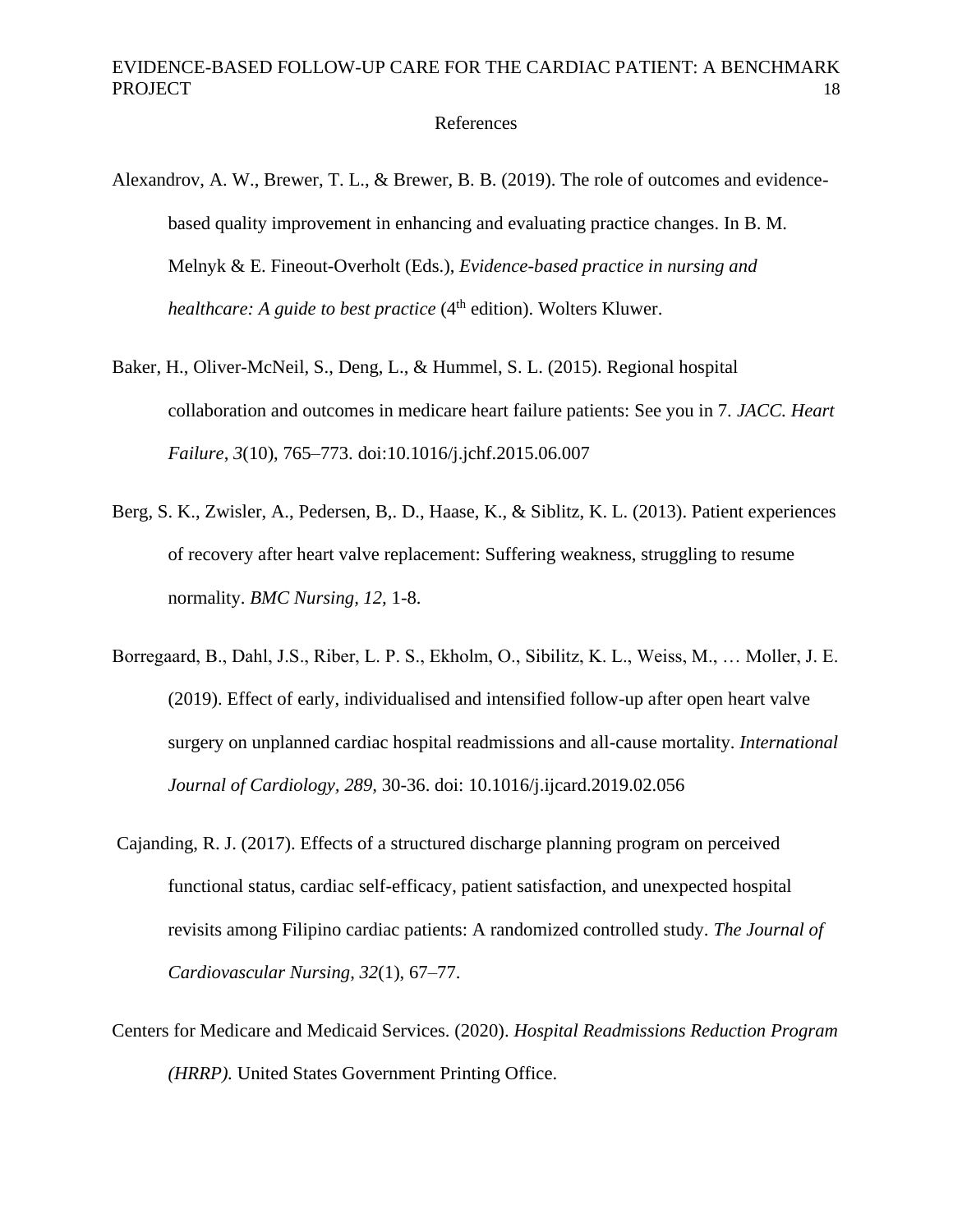CHRISTUS Health. (2021). *Our mission vision and values.* CHRISTUS Health.

https://www.christushealth.org/about/our-mission-values-and-vision

- Coppa, K., Kim, E. J., Oppenheim, M. I., Bock, K. R., Conigliaro, J., & Hirsch, J. S. (2021). Examination of post-discharge follow-up appointment status and 30-day readmission. *Journal of General Internal Medicine*, *36*(5), 1214–1221. doi:10.1007/s11606-020- 06569-5
- Driscoll, A., Dinh, D., Prior, D., Kaye, D., Hare, D., Neil, C., … Reid, C. M. (2020). The effect of transitional care on 30-day outcomes in patients hospitalised with acute heart failure. *Heart, Lung & Circulation*, *29*(9), 1347–1355. doi:10.1016/j.hlc.2020.03.004
- Fineout-Overholt, E., Giggleman, M. J., Choy, K., & Balakas, K. (2019). Teaching evidencebased practice in clinical settings. In B. M. Melnyk & E. Fineout-Overholt (Eds.), *Evidence-based practice in nursing and healthcare: A guide to best practice* (4<sup>th</sup> edition). Wolters Kluwer.
- Fineout-Overholt, E., Long, L. E., & Gallagher-Ford, L. (2019). Integration of patient preference and values and clinician expertise into evidence-based decision making. In B. M. Melnyk & E. Fineout-Overholt (Eds.), *Evidence-based practice in nursing and healthcare: A guide to best practice* (4<sup>th</sup> edition). Wolters Kluwer.
- Goyal, P., Sterling, M. R., Beecy, A. N., Ruffino, J. T., Mehta, S. S., Jones, E. C., … Horn, E. M. (2016). Patterns of scheduled follow-up appointments following hospitalization for heart failure: Insights from an urban medical center in the United States. *Clinical Interventions in Aging*, *11*, 1325–1332. doi:10.2147/CIA.S113442

Heidenreich, P. A., Fonarow, G. C., Breathett, K., Jurgens, C. Y., Pisani, B. A., Pozehl, B. J., …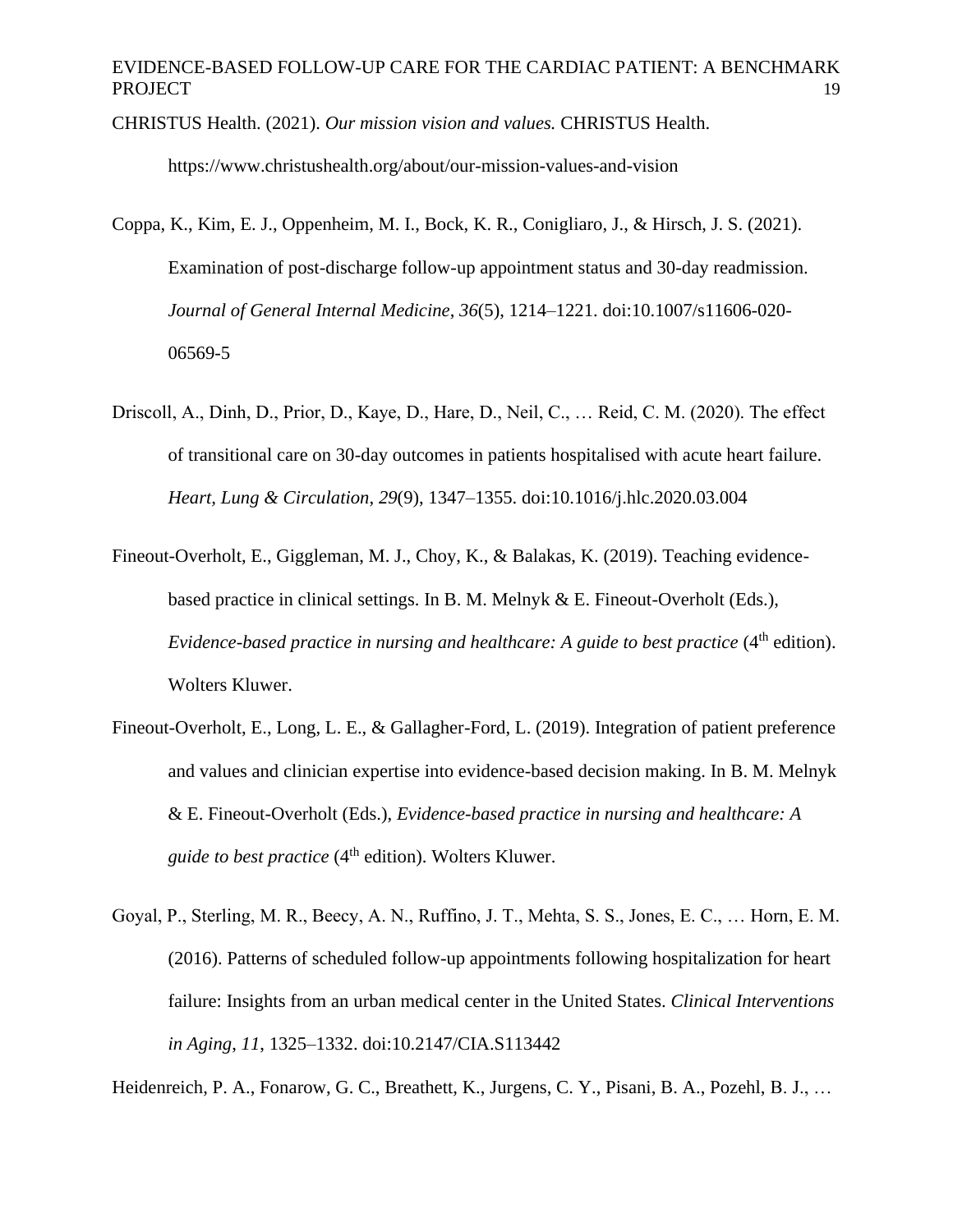Ziaeian, B. (2020). 2020 ACC/AHA clinical performance and quality measures for adults with heart failure: A report of the American college of cardiology/American heart association task force on performance measures. *Circulation. Cardiovascular Quality and Outcomes*, *13*(11), e000099. doi:10.1161/HCQ.0000000000000099

- Lee, K. K., Yang, J., Hernandez, A. F., Steimle, A. E., & Go, A. S. (2016). Post-discharge follow-up characteristics associated with 30-day readmission after heart failure hospitalization. *Medical Care*, *54*(4), 365–372. doi:10.1097/MLR.0000000000000492
- Lee, K. K., Thomas, R. C., Tan, T. C., Leong, T. K., Steimle, A., & Go, A. S. (2020). The heart failure readmission intervention by variable early follow-up (THRIVE) study: A pragmatic randomized trial. *Circulation. Cardiovascular Quality and Outcomes*, *13*(10), e006553. doi:10.1161/CIRCOUTCOMES.120.006553
- Melnyk, B. M. & Fineout-Overholt, E. (2019). Creating a vision and motivating a change to evidence-based practice in individuals, teams, and organizations. In B. M. Melnyk & E. Fineout-Overholt (Eds.), *Evidence-based practice in nursing and healthcare: A guide to best practice* (4<sup>th</sup> edition). Wolters Kluwer.
- O'Mathuna, D. (2019). Ethical considerations for evidence implementation and evidence generation. In B. M. Melnyk & E. Fineout-Overholt (Eds.), *Evidence-based practice in nursing and healthcare: A guide to best practice* (4<sup>th</sup> edition). Wolters Kluwer.
- Rodgers, C. C., Brown, T. L., & Hockenberry, M. J. (2019). Implementing evidence in clinical settings. In B. M. Melnyk & E. Fineout-Overholt (Eds.), *Evidence-based practice in nursing and healthcare: A guide to best practice* (4<sup>th</sup> edition). Wolters Kluwer.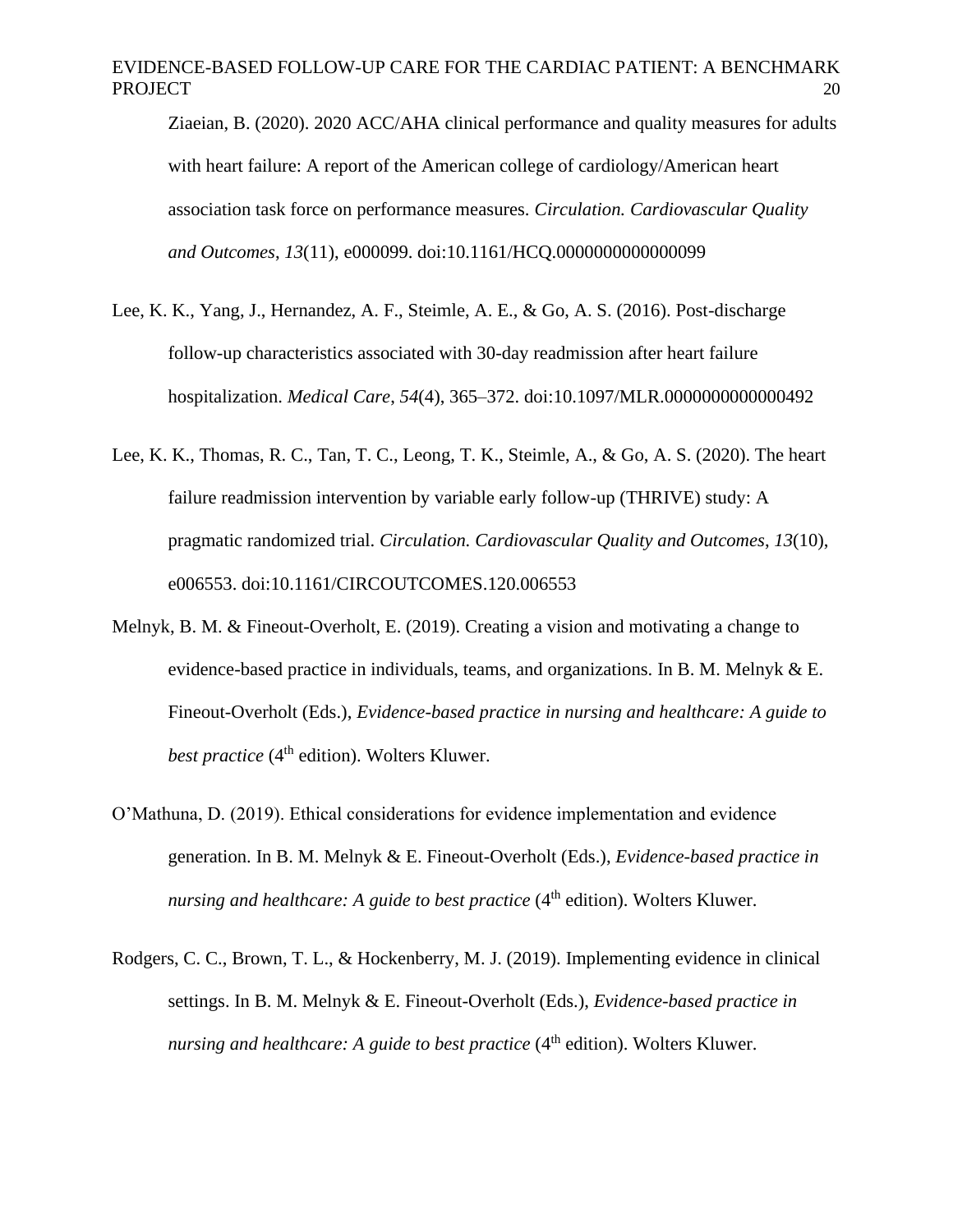- Shah, B., Forsythe, L., & Murray, C. (2018). Effectiveness of interprofessional care teams on reducing hospital readmissions in patients with heart failure: A systematic review. *MedSurg Nursing*, *27*(3), 177-185.
- Urbich, M., Globe, G., Pantiri, K., Heisen, M., Bennison, C., Wirtz, H. S., & Di Tanna, G. L. (2020). A Systematic review of medical costs associated with heart failure in the USA (2014-2020). *PharmacoEconomics*, *38*(11), 1219–1236. https://doi.org/10.1007/s40273- 020-00952-0
- Wood, R. L., Migliore, L. A., Nasshan, S. J., Mirghani, S. R., & Contasti, A. C. (2019). Confronting challenges in reducing heart failure 30-day readmissions: Lessons learned with implications for evidence-based practice. *Worldviews on Evidence-Based Nursing*, *16*(1), 43–50. doi:10.1111/wvn.12336
- Yoo, J. Y., Kim, J. H., Kim, J. S., Kim, H. L., & Ki, J. S. (2019). Clinical nurses' beliefs, knowledge, organizational readiness and level of implementation of evidence-based practice: The first step to creating an evidence-based practice culture. *Plos One*, *14*(12), e0226742. doi:10.1371/journal.pone.0226742
- Zhu, Q.-M., Liu, J., Hu, H.-Y., & Wang, S. (2015). Effectiveness of nurse-led early discharge planning programmes for hospital inpatients with chronic disease or rehabilitation needs: A systematic review and meta-analysis. *Journal of Clinical Nursing*, *24*(19–20), 2993– 3005. doi:10.1111/jocn.12895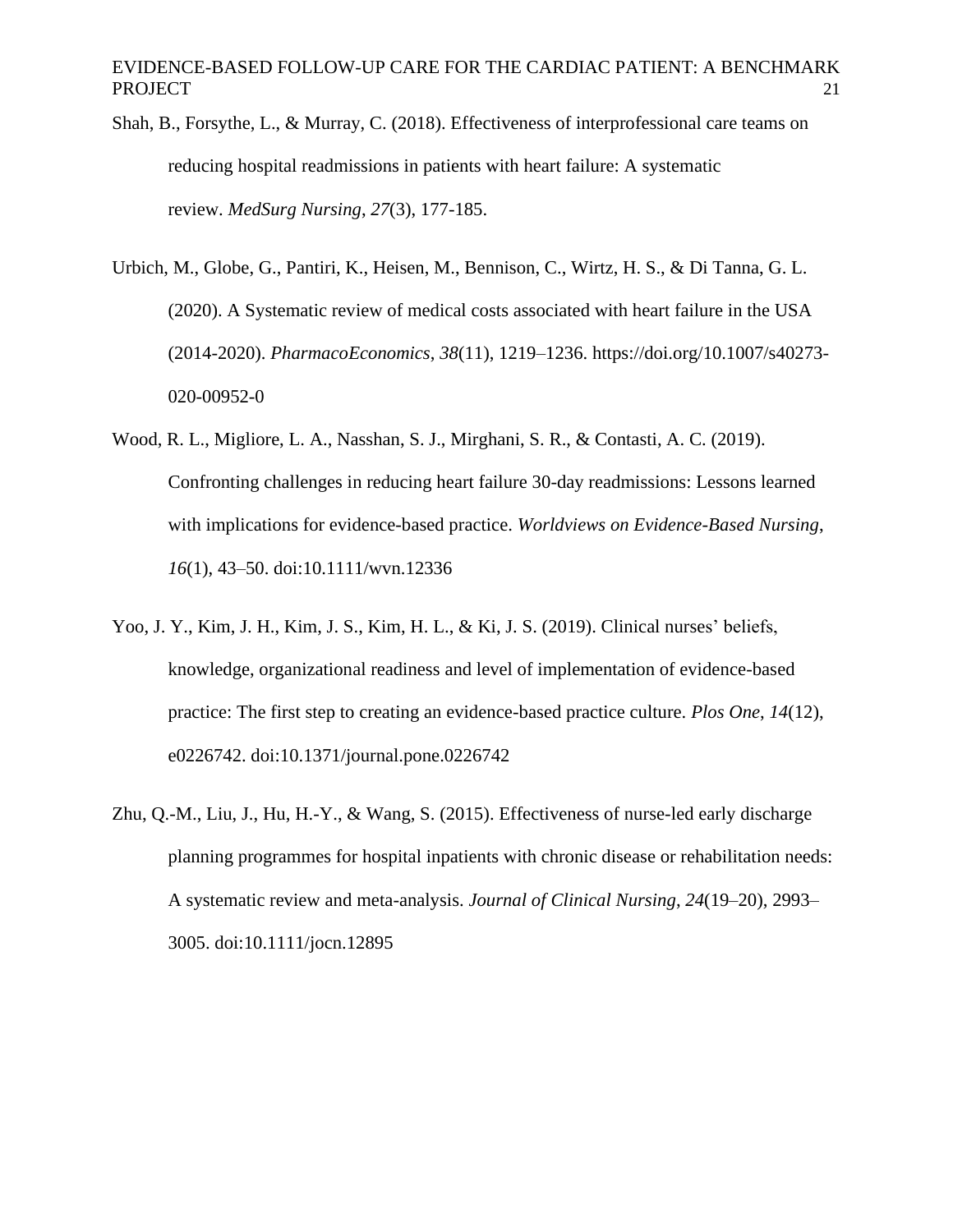# Appendix A

# **Synthesis Table**

# **Evidence Synthesis Table**

| <b>Studies</b> | Design                                       | Sample                                                       | Intervention                                                                       | Outcome                                                                                                                                                                                                                                                                                                              |
|----------------|----------------------------------------------|--------------------------------------------------------------|------------------------------------------------------------------------------------|----------------------------------------------------------------------------------------------------------------------------------------------------------------------------------------------------------------------------------------------------------------------------------------------------------------------|
| $\mathbf{A}$   | <b>Systematic Review</b><br>LOE I            | $N=10$ Randomized<br><b>Control Trials</b>                   | Discharge<br>planning program                                                      | (-) Readmission rates (28%)<br>$(-)$ All-cause mortality $(30\%)$<br>$(+)$ QOL                                                                                                                                                                                                                                       |
| B              | Case Control<br><b>LOE IV</b>                | $N=11,985$ patients                                          | Timing of FU<br>appointment                                                        | (-) Readmission rates with FU within 7 days (19%)<br>No significant difference in readmission rates with FU<br>on days 8-30                                                                                                                                                                                          |
| $\mathbf C$    | <b>Qualitative Study</b><br><b>LOE VI</b>    | $N=10$ patients                                              | Semi-structured<br>interview<br>questions<br>Ricoeur's Theory<br>of Interpretation | Themes: Disturbed network, disturbed body, recovery,<br>reflections<br>Qualitative Findings related to outcomes that promote a<br>better understanding of what postoperative cardiac<br>patients are thinking and feeling and how surgery<br>impacts lives and norms<br>Relates to impact of pt satisfaction and QOL |
| D              | Prospective Cohort<br>Study<br><b>LOE IV</b> | $N=1288$ patients<br>$Control = 980$<br>Intervention = $308$ | FU planned<br>including<br>collaboration<br>with cardiologist<br>and heart surgeon | (-) Readmission rates (15%)<br>(-) All-cause mortality                                                                                                                                                                                                                                                               |
| E              | Randomized<br><b>Control Trial</b><br>LOE II | $N=143$ patients<br>Control=68<br>Intervention=75            | Structured<br>discharge<br>planning and<br>follow up                               | (-) Readmission rates<br>(-) Mortality<br>(+) Patient satisfaction<br>$(+)$ QOL                                                                                                                                                                                                                                      |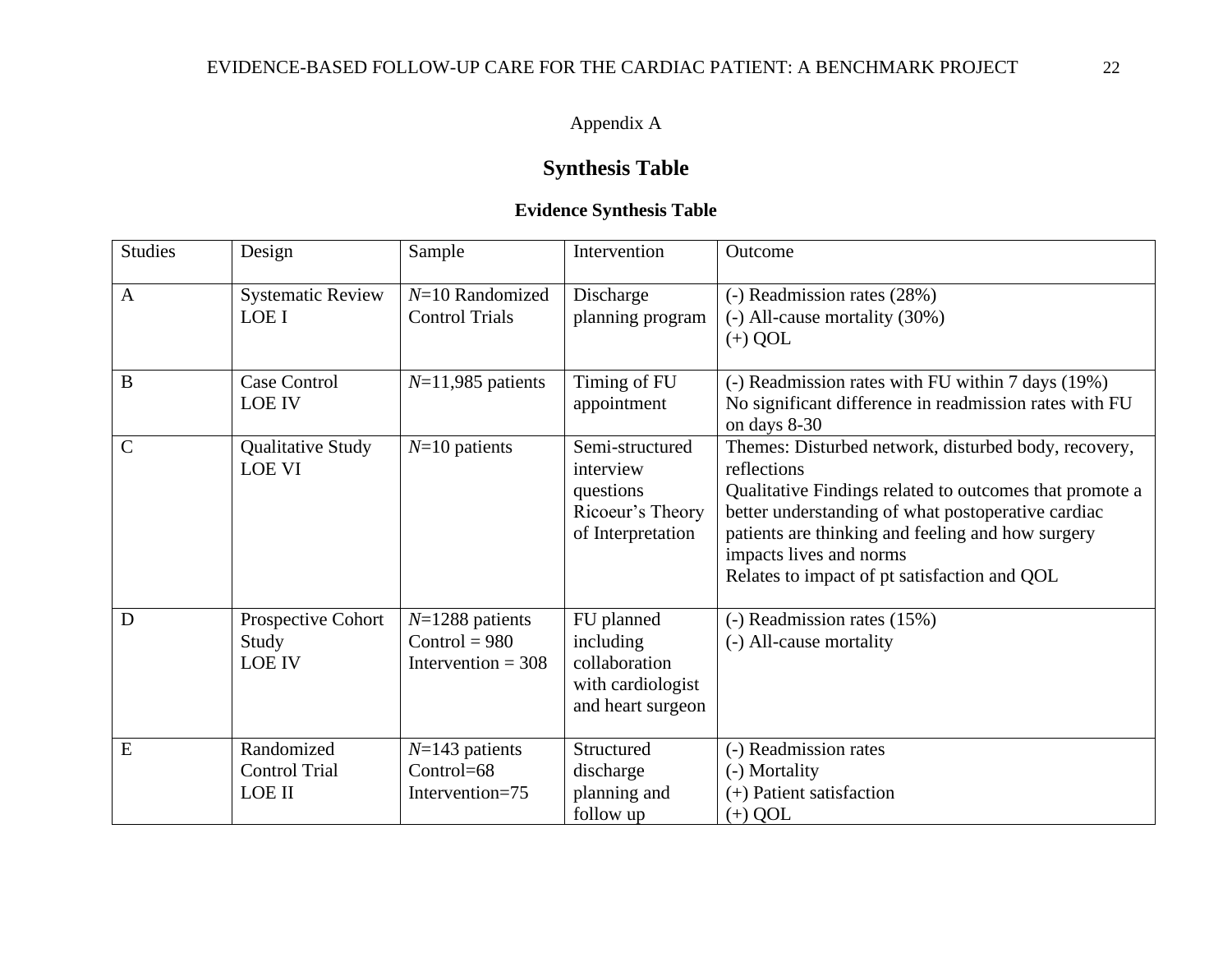|           |                                                       | <b>AMI</b> patients                                                            |                                                                                                          |                                                                                                                                                                                                                                            |
|-----------|-------------------------------------------------------|--------------------------------------------------------------------------------|----------------------------------------------------------------------------------------------------------|--------------------------------------------------------------------------------------------------------------------------------------------------------------------------------------------------------------------------------------------|
| ${\bf F}$ | <b>Systematic Review</b><br>LOE I                     | $N=10$ Studies                                                                 | Implementation<br>of<br>interprofessional<br>care team<br>(including<br>structured FU) in<br>HF patients | (-) Readmission rates<br>(-) Mortality                                                                                                                                                                                                     |
| G         | Randomized<br><b>Control Trial</b><br><b>LOE II</b>   | $N=2091$ patients<br>$TFU = 1027$<br>In-person = $1064$                        | <b>Comparing TFU</b><br>to in-person<br>clinic<br>appointment                                            | (-) Readmission rates (TFU 8.6%; In-person 10.6%)<br><b>Completion Rates:</b><br>$TFU = 92\%$<br>In-person= $72%$                                                                                                                          |
| H         | Retrospective<br><b>Cohort Study</b><br><b>LOE IV</b> | $N=50,772$ patients<br>32,108 with FU<br>18,664 no FU                          | Appointment<br>scheduled status<br>vs. appointment<br>arrival status                                     | (-) Readmission rates with completed scheduled FU<br>(Arrived at scheduled $FU = 6.0\% RR$ )<br>(No FU = $8.8\%$ RR)<br>(Missed scheduled $FU = 10.3\% RR$ )<br>Discusses value in scheduling FU appointments<br>during hospital admission |
| I         | Retrospective<br><b>Cohort Study</b><br><b>LOE IV</b> | $N=796$ patients                                                               | Observation of<br>FU pattern,<br>stratification<br>between follow<br>up status (present<br>or absent)    | Only 50% patients leaving hospital discharged with<br>scheduled FU<br>Qualitative findings discuss importance of assessing<br>rate of FU and need for standardization to reduce<br><b>RR</b> and Mortality                                 |
| J         | Descriptive/<br>Observational<br><b>LOV VI</b>        | $N=20$ hospitals<br>10 participating<br>$10$ non-<br>participating,<br>similar | Utilization of<br>standardized FU<br>initiative                                                          | $(-)$ Readmission rates $(2.6%)$<br>(+) Scheduled FU appointments                                                                                                                                                                          |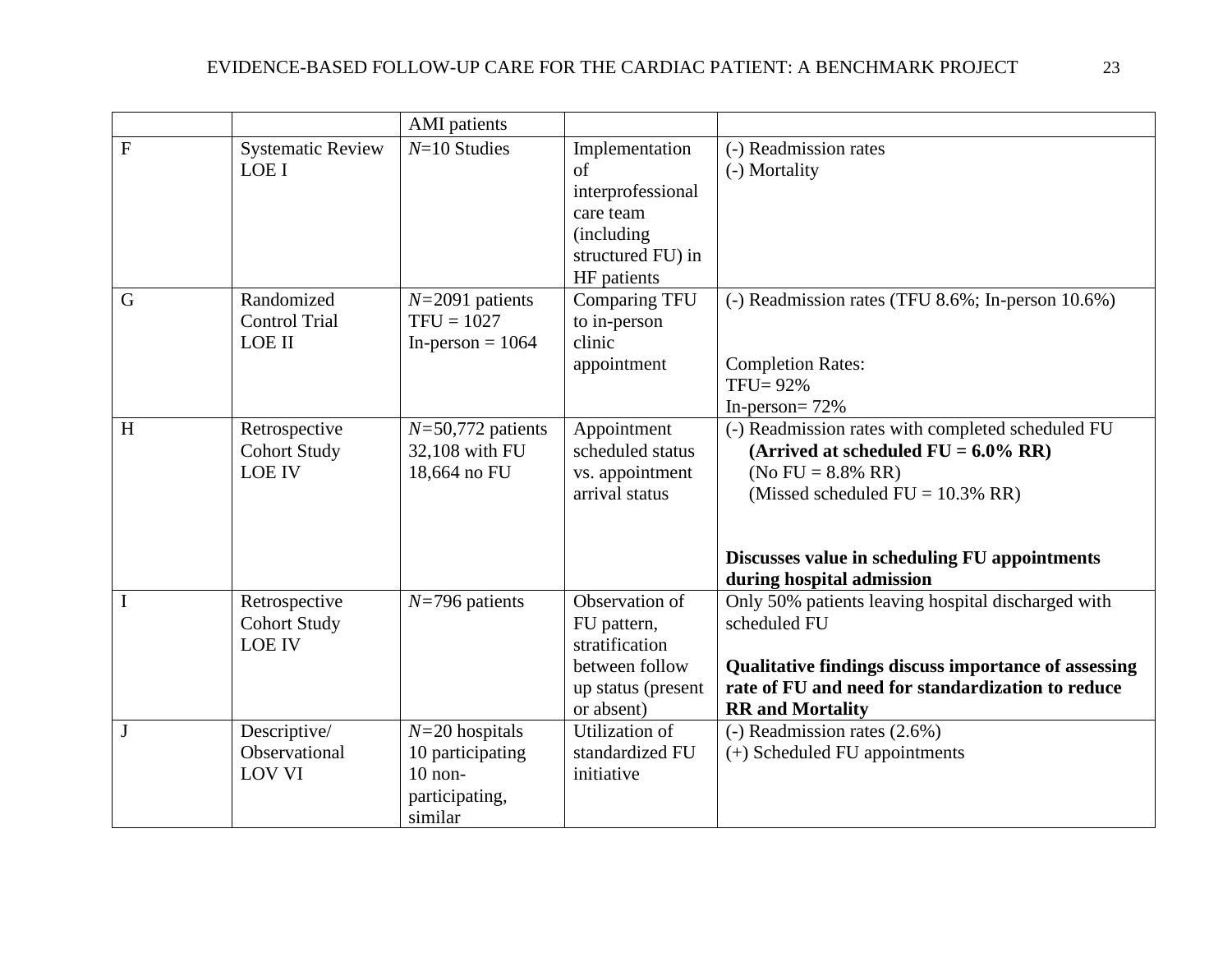| $\bf K$ | <b>Clinical Practice</b> | All adult patients | Performance        | Early FU associated with lower 30-day RR                   |
|---------|--------------------------|--------------------|--------------------|------------------------------------------------------------|
|         | Guideline                | $>18$ years with a | measures           | Multidisciplinary team collaborated on guideline           |
|         | <b>LOE VII</b>           | diagnosis of HF in | collected through  | recommendations with supportive evidence and               |
|         |                          | the US             | required           | rationales                                                 |
|         |                          |                    | participation with | FU listed as an ACC/AHA Class 2a                           |
|         |                          |                    | national registry  | <b>Recommendation, Level B Evidence</b>                    |
|         | Prospective Cohort       | $N=1997$ patients  | Annual snapshot    | No change in Readmission rates                             |
|         | Study                    |                    | of HF patients,    | (-) Mortality                                              |
|         | <b>LOE IV</b>            |                    | LOS, mortality     | The influence of readmissions and outpatient review on     |
|         |                          |                    | and RR rates       | 30- day mortality highlights the need for increased        |
|         |                          |                    |                    | surveillance and transitional services to support patients |
|         |                          |                    |                    | during the vulnerable period post-discharge to prevent     |
|         |                          |                    |                    | readmissions                                               |

Legend:  $A = Zhu$  et al., 2015,  $B = Lee$  et al., 2016,  $C = Berg$  et al., 2013,  $D = B$ orregard et al., 2019,  $E = Cajanding$ , 2017,  $F = Shah$  et al., 2018, G  $=$  Lee et al., 2020, H = Coppa et al., 2021, I = Goyal et al., 2016, J = Baker et al., 2015, K = Heidenreich et al., 2020, L = Driscoll et al., 2020; Legend: ACC/AHA=Americal College of Cardiology/American Heart Association, AMI= acute myocardial infarction, CABG=coronary artery bypass grafting, CI=confidence interval, CTS=cardiothoracic surgery, DC=discharge(d), DPP= discharge planning program, DV=dependent variable, FU=follow up, HF=heart failure IV=Independent Variable, LOE=level of evidence, LOS= length of stay, Pt=patient, QOL=quality of life, RCT=randomized control trial, RR=readmission rate(s), SR=systematic review, TFU=Telephone follow-up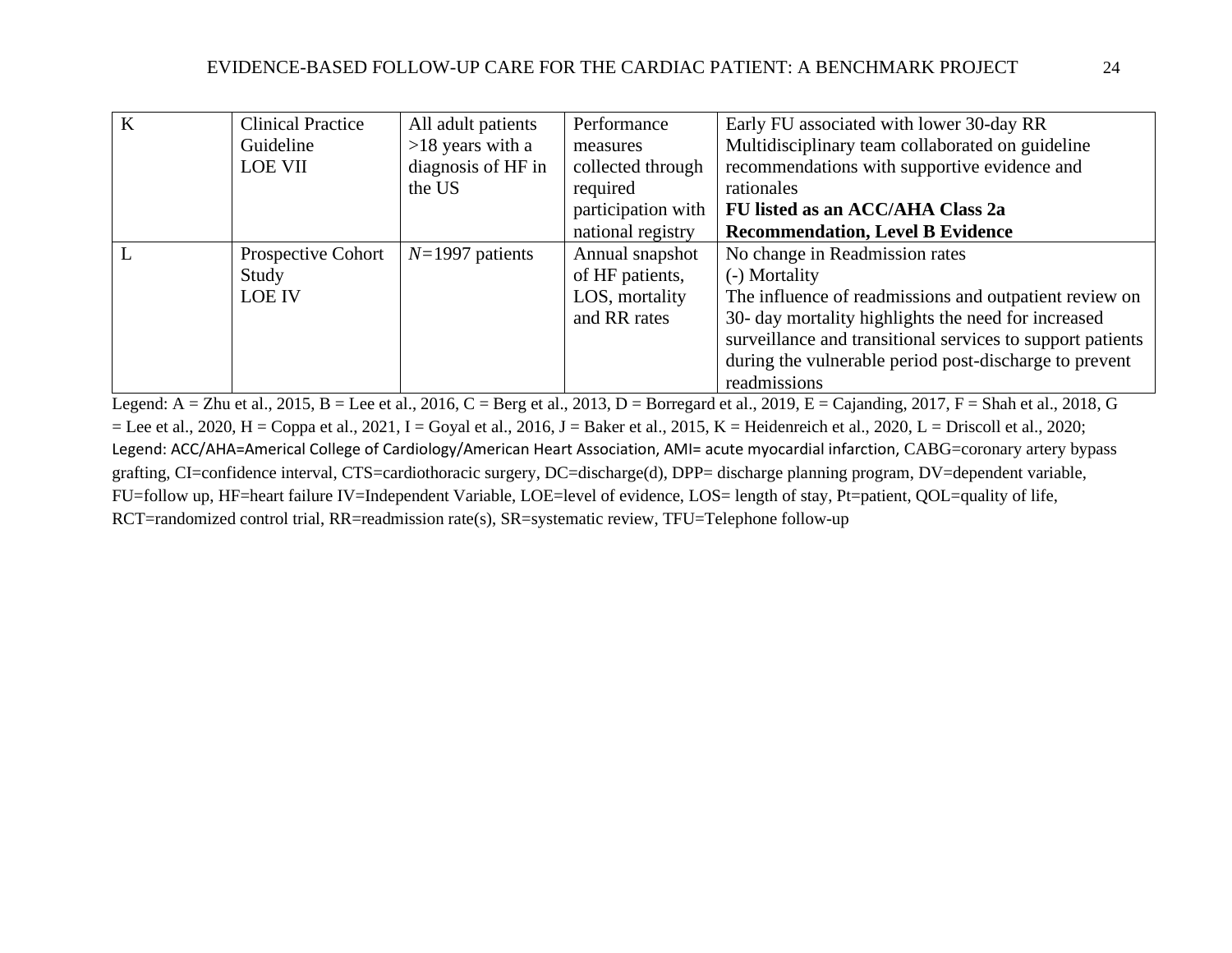|                        | A◆       | B         | $\mathbf C$ | D         | $E\bullet$ | $\mathbf{F} \bullet$ | $G\bullet$ | $\mathbf H$ |           |           | K            | L       |
|------------------------|----------|-----------|-------------|-----------|------------|----------------------|------------|-------------|-----------|-----------|--------------|---------|
| <b>RR</b>              | $(-)^*$  | $(-)$     | NE          | $(-)^*$   | (-)*       | $(-)$ *              | (-)        | $(-)$       | QF        | $(-)^*$   | $\mathbf{E}$ | NC      |
| <b>Pt Satisfaction</b> | $^{(+)}$ | <b>NE</b> | QF          | <b>NE</b> | $(+)^*$    |                      | <b>NE</b>  | <b>NE</b>   | <b>NE</b> | <b>NE</b> | <b>NE</b>    | NE      |
| QOL                    | $^{(+)}$ | <b>NE</b> | QF          | <b>NE</b> | $(+)^*$    | <b>NE</b>            | <b>NE</b>  | <b>NE</b>   | <b>NE</b> | <b>NE</b> | <b>NE</b>    | NE      |
| <b>Mortality</b>       | $(-)^*$  | <b>NE</b> | <b>NE</b>   | ( – )     | $(-)^*$    | (-)*                 | <b>NE</b>  | <b>NE</b>   | QF        | <b>NE</b> | <b>NE</b>    | $(-)^*$ |

**Outcomes Table: Impact on Outcomes for Cardiac Patients**

Legend: A= Zhu et al., 2015, B= Lee et al., 2016, C= Berg et al., 2013, D= Borregard et al., 2019, E= Cajanding, 2017, F= Shah et al., 2018, G=Lee et al., 2020, H= Coppa et al., 2021, I= Goyal et al., 2016, J= Baker et al., 2015, K= Heidenreich et al., 2020, L= Driscoll et al., 2020;

\*= statistically significant findings; ♦= higher level evidence; NC= No change; NE=Not evaluated; Pt=Patient; QF=Qualitative Finding(addressed in synthesis table); QOL=Quality of Life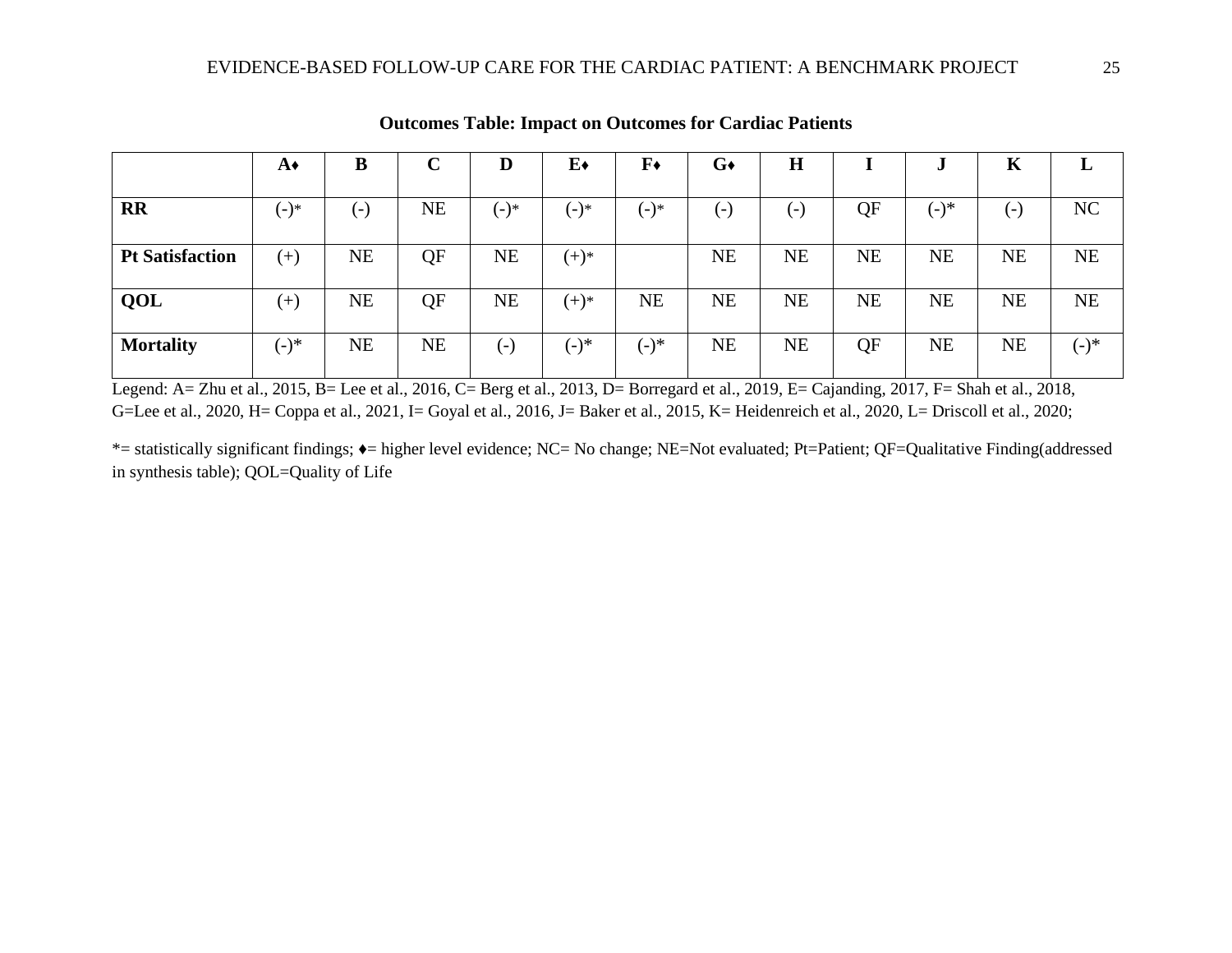Appendix B

**Flowchart**

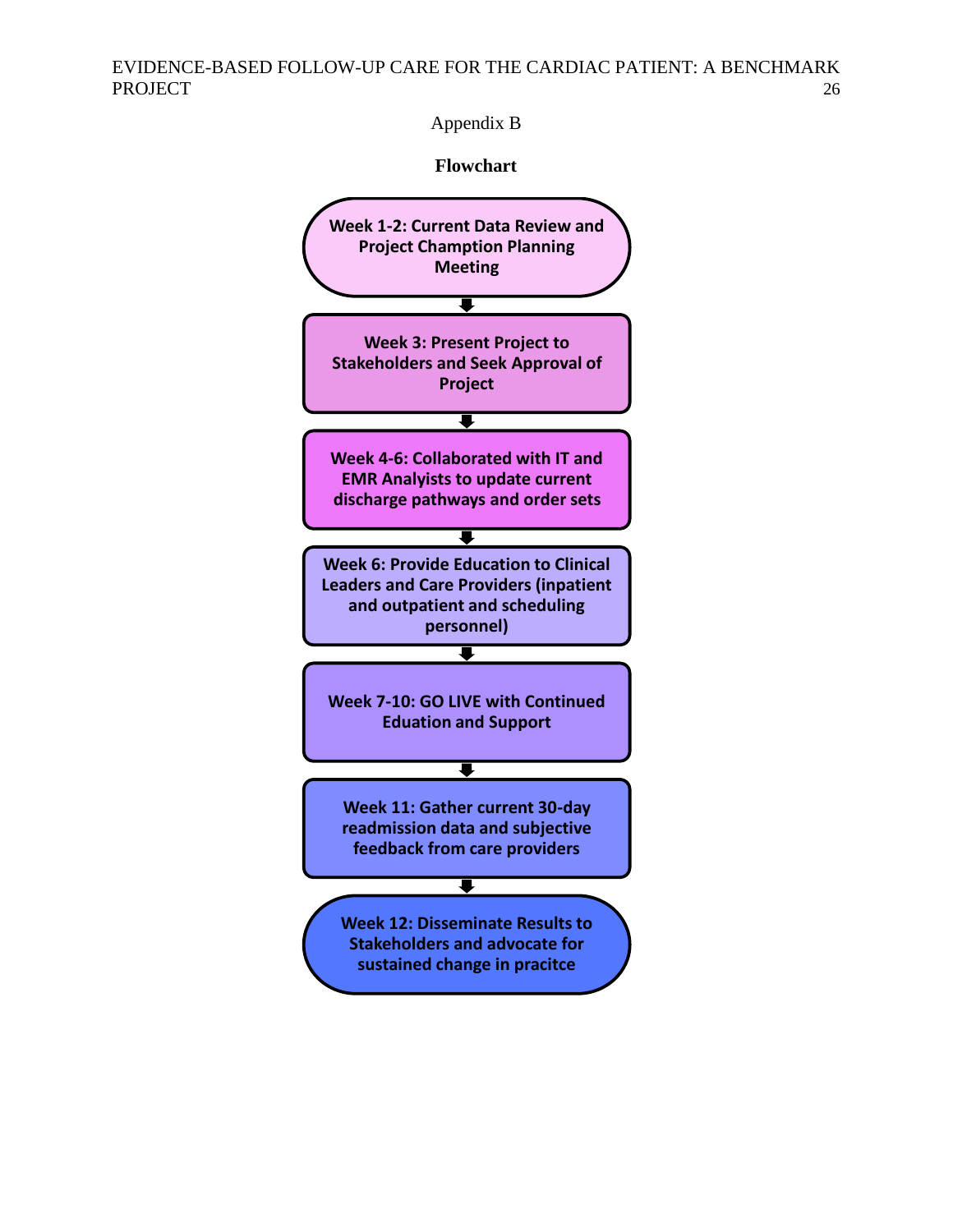Appendix C

# **Instrument**

# "DCHEART" Discharge Pathway Documentation

| Nurse Navigator                                                                                                                  | Progress Notes A<br>Encounter Date: 11/15/2021<br>Signed                                                              |                                      |
|----------------------------------------------------------------------------------------------------------------------------------|-----------------------------------------------------------------------------------------------------------------------|--------------------------------------|
| Specialty: Valve Clinic Nurse Navigator                                                                                          |                                                                                                                       |                                      |
|                                                                                                                                  |                                                                                                                       |                                      |
| Discharge process completed as follows                                                                                           |                                                                                                                       |                                      |
| • Discharge Instructions provided                                                                                                |                                                                                                                       | $\Box$ Hide copied text              |
| • Discussed scheduled appointments and follow ups<br>• Incentive Spirometry with patient's belongings                            |                                                                                                                       | $\Box$ Hover for details $\clubsuit$ |
|                                                                                                                                  | • Discontinued all lines, monitors and unnecessary tape, ECG leads, etc. if applicable                                |                                      |
| • Care Plan completed                                                                                                            |                                                                                                                       |                                      |
| • Education completed                                                                                                            |                                                                                                                       |                                      |
| • Outpatient Cardiac Rehab Referral and Education completed<br>• CHF book provided, if applicable                                |                                                                                                                       |                                      |
| • Added Signs and Symptoms of Heart Attack Information to AVS.                                                                   |                                                                                                                       |                                      |
| • Surgical incision cleansed and new Silverlon dressing applied if applicable                                                    |                                                                                                                       |                                      |
| · Discharge medication Education and Information provided:<br><b>Beta Blocker: YES</b>                                           |                                                                                                                       |                                      |
| <b>Aspirin and/or Plavix or other Antiplatelets: YES</b>                                                                         |                                                                                                                       |                                      |
| <b>ACE/ARB:YES</b>                                                                                                               |                                                                                                                       |                                      |
| · Statin(AMI requires high statin): YES<br>· Aldosterone Antagonist (if EF <or=35%): th="" yes<=""><th></th><th></th></or=35%):> |                                                                                                                       |                                      |
|                                                                                                                                  |                                                                                                                       |                                      |
|                                                                                                                                  | For AMI and HF patients only: Appointment made with date and time for follow up within 7 days or per provider's order |                                      |
| For TAVR patients only: Postop Complete ECHO obtained before discharge.                                                          |                                                                                                                       |                                      |
|                                                                                                                                  |                                                                                                                       |                                      |
|                                                                                                                                  |                                                                                                                       |                                      |
| Dec 09, 2021 11:00 AM                                                                                                            | 703 S. Fleishel                                                                                                       |                                      |
| Echo Complete (Adult) with LPOHH<br>ECHO 4 OUT                                                                                   | <b>Tyler TX 75701</b><br>903-606-3903                                                                                 |                                      |
| <b>LPOHH Noninvasive (Louis and Peaches</b>                                                                                      |                                                                                                                       |                                      |
| Owen Heart Hospital)                                                                                                             |                                                                                                                       |                                      |
| Dec 09, 2021 1:00 PM                                                                                                             | 619 S Fleishel Ste 100                                                                                                |                                      |
| Follow Up Appointment with Sheldon                                                                                               | <b>TYLER TX 75701</b><br>903-606-7000                                                                                 |                                      |
| Freeberg, MD<br><b>CHRISTUS Trinity Mother Frances</b>                                                                           |                                                                                                                       |                                      |
| Cardiology Clinic (Medical Arts Plaza)                                                                                           |                                                                                                                       |                                      |
|                                                                                                                                  |                                                                                                                       |                                      |
|                                                                                                                                  |                                                                                                                       |                                      |
| Natalie E Kelley, RN<br><b>Discharge Nurse</b>                                                                                   |                                                                                                                       |                                      |